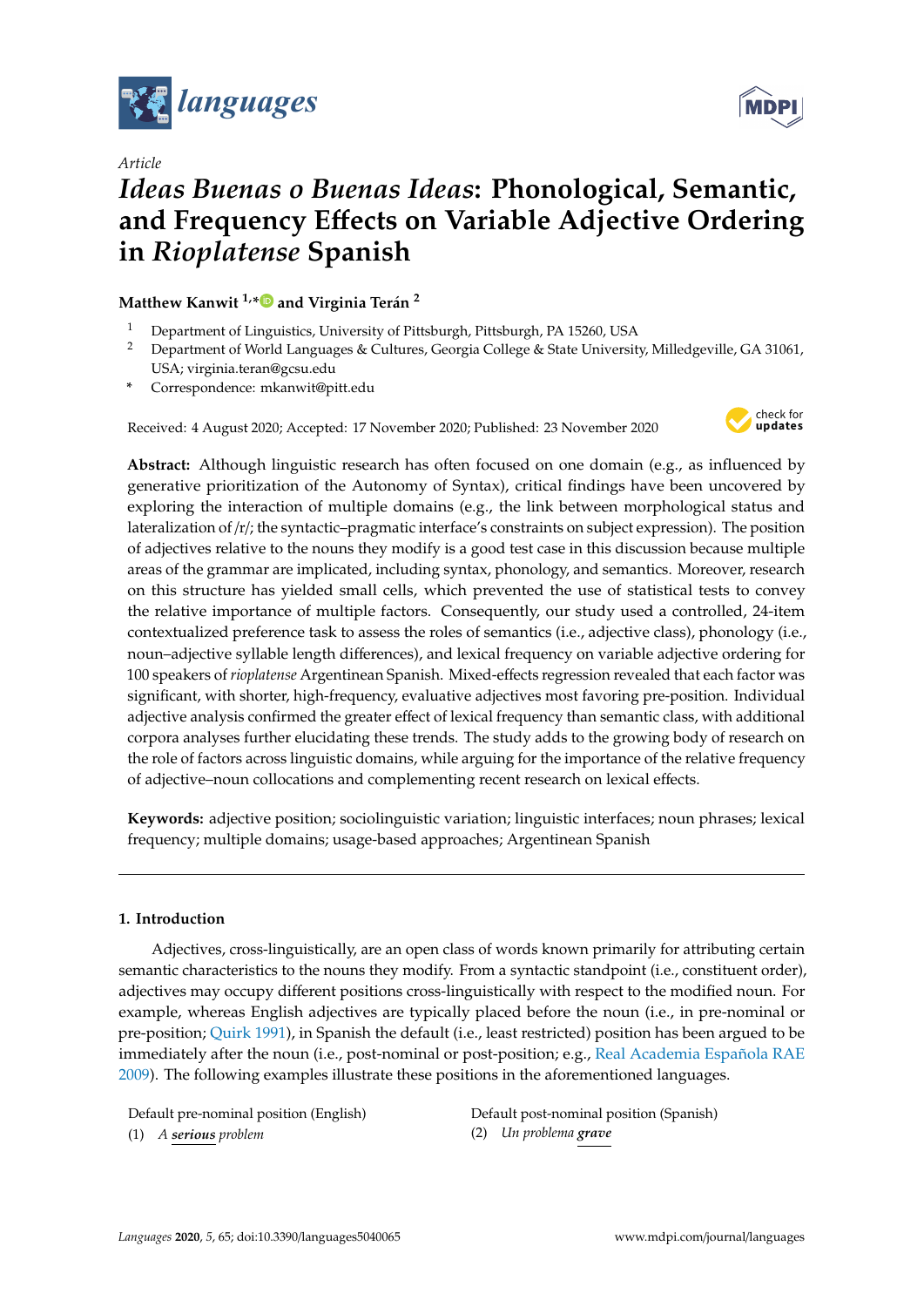Nevertheless, the term "default" requires additional introduction. Panini noted the prominence of defaults in the systematicity of language, contending that there was a default ordering to express systematic relations among linguistic patterns through an organized system of rules [\(Arono](#page-19-0)ff [2013\)](#page-19-0). The idea of default status was originally applied to phonology, with default allophones occurring in the elsewhere environment and more specific allophones limited to particular phonetic contexts. [Bybee](#page-19-1) [\(2007\)](#page-19-1) thus noted that default patterns apply when all else fails, as they have the most open phonological and lexical definitions. Default patterns are often still productive, as degrees of productivity (i.e., application to new items) are highly correlated with the number of forms that bear the relevant pattern (i.e., its type frequency). Regular patterns exhibit the least base allomorphy (i.e., irregularity) and also often demonstrate a high type frequency. Thus, the default is the least restricted pattern and may yield productivity and regularity. Although these three constructs are independent [\(Bybee](#page-19-1) [2007\)](#page-19-1), they may reveal similar findings for a given pattern (e.g., English -*ed* is regular, productive, and the default [i.e., least restricted] past pattern). In the area of morphosyntactic variation and grammaticalization, default is generally defined in the context of two forms competing within a functional domain, with the default expression being "more usual, more normal, less specific" than the alternative form [\(Dahl](#page-19-2) [1985,](#page-19-2) p. 19; [Schwenter and Cacoullos](#page-21-1) [2008\)](#page-21-1). We apply this conceptualization of default to the placement of the adjective with respect to the modified noun in Spanish, contending that post-nominal position is the overall default, as it is the most widely used and least restricted across all registers [\(Delbecque](#page-19-3) [1990;](#page-19-3) [Real Academia Española RAE](#page-21-0) [2009\)](#page-21-0).

In Spanish, the variation between post-nominal adjective position and the less-common pre-nominal variant has been found to respond in part to semantic constraints (e.g., [Centeno-Pulido](#page-19-4) [2012;](#page-19-4) [Delbecque](#page-19-3) [1990;](#page-19-3) [File-Muriel](#page-20-1) [2006\)](#page-20-1). Descriptive accounts have argued that certain semantic classes favor one position over the other. For example, whereas post-nominal adjectives include restrictive adjectives, qualifying, relational, and descriptive adjectives, pre-nominal adjectives include non-restrictive adjectives, determinative, quantifying, and figurative ones [\(Real Academia Española](#page-21-0) [RAE](#page-21-0) [2009\)](#page-21-0). In a similar vein, [Demonte](#page-20-2) [\(1999\)](#page-20-2) argued that post-nominal adjectives are all qualitative restrictive modifiers and proposed a four-way classification of adjectives in pre-nominal position consisting of: modal epistemic (*posible solución* 'possible solution'), intensional 'privative' (*único hijo* 'only child'), circumstantial or eventive (*frecuentes preguntas* 'frequent answers'), and qualitative non-restrictive (*la blanca nieve* 'the white snow'). [Delbecque'](#page-19-3)s [\(1990\)](#page-19-3) more detailed taxonomy lists the aforementioned four classes of typically pre-posed adjectives along with eight classes of typically post-posed adjectives (i.e., color, relational, temporal, shape/space, physical property, modality, evaluation, and personality).

Moreover, some adjective types show stronger restrictions in terms of variable position than others, as is the case for relational adjectives [\(Delbecque](#page-19-3) [1990\)](#page-19-3), which primordially occur in post-position, with pre-position considered ungrammatical, as illustrated in (3) and (4):

| (3) | Me  | gusta                              | mucho | la         | comida      | argentina. (post-position) |
|-----|-----|------------------------------------|-------|------------|-------------|----------------------------|
|     | me  | like.3SG                           | a lot | DET        | food        | Argentinian                |
|     |     | 'I like Argentinian food a lot.'   |       |            |             |                            |
| (4) | *Me | gusta                              | mucho | 1a         | argentina   | comida. (pre-position)     |
|     | me  | like.3SG                           | a lot | <b>DET</b> | Argentinian | food                       |
|     |     | ('I like Argentinian food a lot.') |       |            |             |                            |

On the other hand, different semantic classes of adjectives (e.g., evaluative) may variably occur after or before the noun they modify, as in (5) and (6), respectively [\(Delbecque](#page-19-3) [1990,](#page-19-3) p. 350), with ascribed differences for the restrictiveness of the referent of the modified noun [\(Jacob](#page-20-3) [2005\)](#page-20-3).

(5) *Un problema grave* (post-position, restrictive reference: a problem that is serious)

(6) *Un grave problema* (pre-position, non-restrictive reference: a problem, which by the way is serious) 'a serious problem'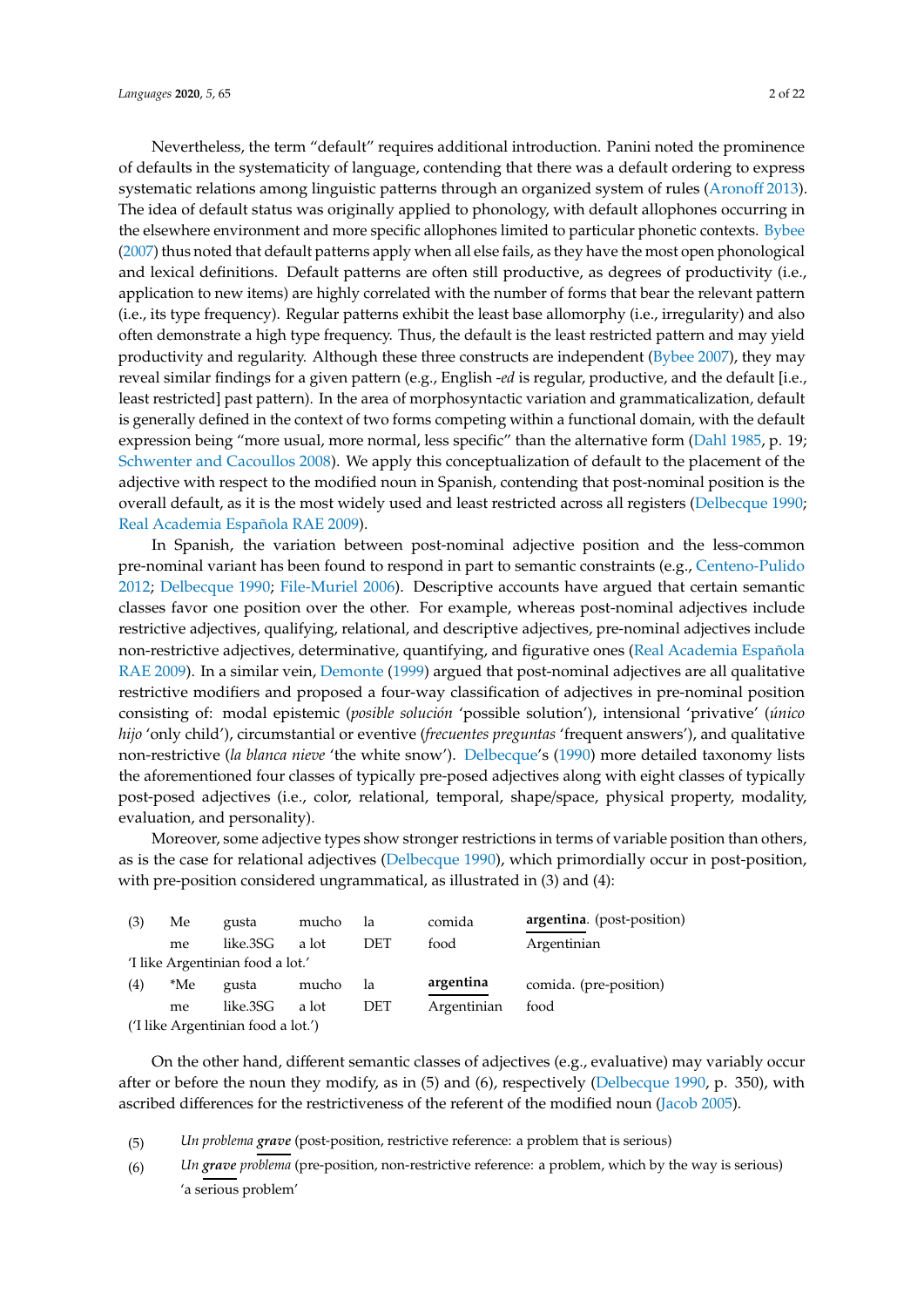Despite canonically entailing divergent interpretations, differences in meaning regarding restrictiveness may be neutralized in discourse. Specifically, the hypothesis of neutralization-indiscourse argues that although contexts with different forms or orderings usually have different meanings, there are variations "in which the full accompaniment of semantic distinctions is not pertinent either for the speaker or the interlocutor" [\(Torres Cacoullos](#page-21-2) [2011,](#page-21-2) p. 2). Furthermore, although certain categories of adjectives can variably occur in pre- or post-position, such an option may yield meaning differences for a subset of these adjectives (e.g., *pobre* as 'giving pity' or 'poor', respectively, [Demonte](#page-20-2) [1999\)](#page-20-2). Nevertheless, stark semantic differences are not evoked for most adjectives (e.g., *unas mansiones grandes* and *unas grandes mansiones* similarly translate as 'some big mansions').

We have noted semantic and grammatical constraints that may regulate the different positions adjectives can take. Moreover, for adjectives that allow both positions, even if the different orderings do not provide identical interpretations, the two variants would still be subsumed under the envelope of variation of a noun being modified by an adjective that may variably succeed or precede it. Thus, in line with Sankoff [and Thibault'](#page-21-3)s [\(1981\)](#page-21-3) notion of functional equivalence, we do not claim that the orderings will always convey identical meanings, but instead that the adjective fulfills the same grammatical function (i.e., as the dependent modifying the head noun, [Tallerman](#page-21-4) [2015\)](#page-21-4), and that all adjectives tested have been documented in both positions across prior literature and our subsequent corpus searches. Furthermore, analyses of functional equivalence help elucidate additional factors that may play an important role in constraining variation—factors that would otherwise be ignored due to concerns of semantic equivalence [\(Aaron](#page-19-5) [2010\)](#page-19-5). This elucidation is valuable, since typically linguistic variation is probabilistic, regulated by multiple linguistic and social features, along with speaker attributes [\(Walker](#page-21-5) [2010\)](#page-21-5).

As will be demonstrated in Section [2.2,](#page-4-0) adjective position is constrained not only by semantics but by other factors such as style, adjective and noun lengths, lexical frequency, and by pragmatic factors. Therefore, adjective position presents a good test case for the interaction of multiple domains in a single study (e.g., sociophonetic research that considers the morphological status of /r/ undergoing lateralization, [Medina-Rivera](#page-20-4) [1999\)](#page-20-4) or the similar investigation of interfaces (e.g., inquiry into the syntactic–pragmatic interface in consideration of subject expression, where syntactic rules are obeyed but pragmatics may (dis)favor overt subject usage, [Linford and Shin](#page-20-5) [2013;](#page-20-5) [Sorace and Filiaci](#page-21-6) [2006\)](#page-21-6). These considerations diverge from traditional accounts within generative perspectives that privilege the Autonomy of Syntax and are therefore less likely to consider additional domains that may yield repercussions on syntax, such as its link to semantics [\(Tomasello](#page-21-7) [1998\)](#page-21-7). Despite the potential contributions of adjective ordering to a multiple-domain approach, relatively few studies have attempted to address Spanish variable adjective position by implicating the areas of syntax, phonology (e.g., syllable length), and semantics, with the few exceptions either failing to provide empirical data or eliciting few tokens across the relevant categories, as we will now review.

## **2. The Research Context**

#### *2.1. Usage-Based Approaches and Lexical Frequency*

According to usage-based approaches to language development, frequency is a key determinant of emerging linguistic structure. Grammar is extracted from language use and experience, which contain information about the frequency of use of linguistic elements and their associations and most likely contexts of occurrence [\(Brown and Raymond](#page-19-6) [2012;](#page-19-6) [Bybee](#page-19-7) [2006,](#page-19-7) [2010;](#page-19-8) [Goldberg](#page-20-6) [2013\)](#page-20-6). Language rules are structural regularities present in the distributional features of the language in question. Lexical frequency is of central importance, since highly frequent words have stronger mental representations and are thus more easily accessed during production [\(Bybee](#page-19-8) [2010\)](#page-19-8). In this sense, high token frequency (i.e., repeated use of a linguistic form) promotes the representational strength of a form, which may in turn lead to entrenchment or conservation [\(Bybee](#page-19-9) [2017\)](#page-19-9). For example, high-frequency irregular verbs in English (e.g., "keep–kept") have resisted a process of regularization (e.g., "weep–wept/weeped")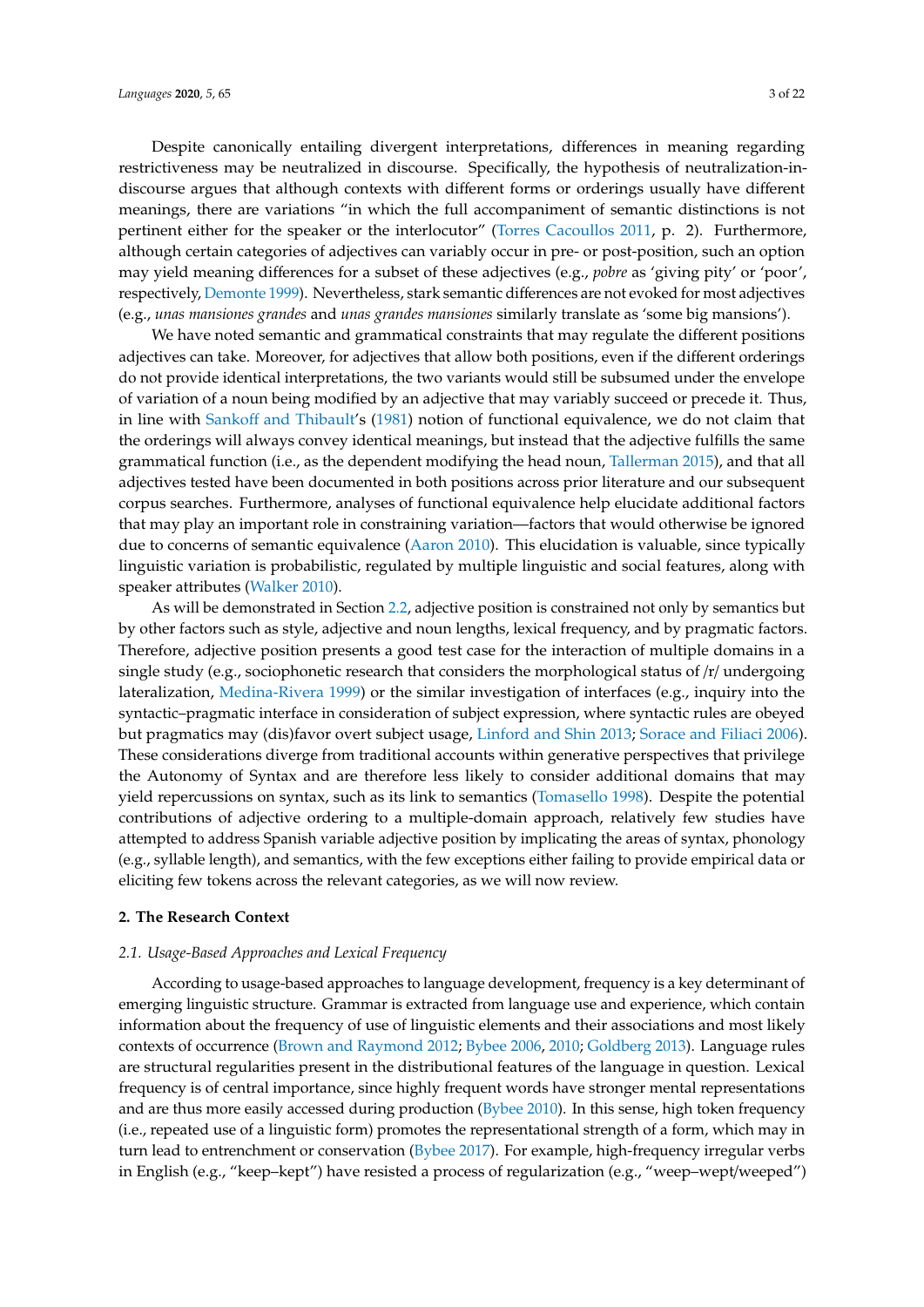due to the conserving effect of frequency, granting greater autonomy and resistance to analogical change [\(Bybee](#page-19-10) [2002,](#page-19-10) [2006\)](#page-19-7). Similarly, nouns with high token frequency in Brazilian Portuguese resist assimilating to the highest type frequency pattern of plural expression, whereas less autonomous, infrequent forms do not [\(Huback](#page-20-7) [2011\)](#page-20-7).

High or increasing frequency of form usage can also be indicative of grammaticalization [\(Bybee](#page-19-11) [et al.](#page-19-11) [1994\)](#page-19-11). Grammaticalization theory examines how lexical items gain grammatical functions (e.g., through semantic bleaching, or generalization of meaning) and how grammatical meanings further develop. Thus, it attends to the increasing frequency of a certain grammatical item in contexts outside of canonical uses, and tracks how the particular item diachronically develops new grammatical functions and thus becomes more grammaticalized [\(Bybee et al.](#page-19-11) [1994;](#page-19-11) [Hopper and Traugott](#page-20-8) [2003\)](#page-20-8). For example, in numerous Romance varieties the present perfect, whose archetypical functions (e.g., persistent situation: *he vivido en Francia desde el año pasado* 'I have lived in France since last year') subsumed under 'current relevance' have broadened through increased frequency of use and a spread to new contexts, incorporating the canonical semantic realm of the preterit (i.e., perfective meaning: *he visto a mi madre esta mañana* 'I saw my mother this morning'; [Schwenter and Cacoullos](#page-21-1) [2008\)](#page-21-1).

Lexical frequency plays a critical role in accounts of language change [\(Bybee](#page-19-7) [2006,](#page-19-7) [2010\)](#page-19-8) and models that do not involve changes in progress [\(Goldberg](#page-20-6) [2013\)](#page-20-6). Consequently, the effect of adjective frequency is important to consider as a possible constraint on speakers' choice of phrase ordering. Although post-position is generally the default location for adjectives in Spanish (i.e., more frequent and less restricted across semantic classes), a frequent adjective could, after substantial use over time, extend its contexts of use to the more restricted and less frequent position (i.e., pre-position) in an example of syntactic generalization, one of the processes associated with grammaticalization [\(Bybee](#page-19-11) [et al.](#page-19-11) [1994\)](#page-19-11). Thus, highly frequent adjectives may be the best candidates to occupy more innovative syntactic positions. Accordingly, a highly frequent adjective that is usually post-posed can extend to pre-position through layering, a common phenomenon in grammaticalization, as both the newer and traditional variants co-exist synchronically [\(Hopper](#page-20-9) [1991;](#page-20-9) [Torres Cacoullos](#page-21-2) [2011\)](#page-21-2).

Usage-based approaches have analyzed token and type frequencies to explain language emergence and production [\(Bybee](#page-19-9) [2017\)](#page-19-9). The former frequency is the number of occurrences of a particular construction in a given corpus. The latter refers to the number of lexical items that participate in a particular pattern (e.g., verb lexemes with an -*ed* past), which further determines a construction's productivity. The number of words that typically associate with the construction strengthen its representational schema, which makes it more accessible for use with new lexical items [\(Bybee](#page-19-1) [2007\)](#page-19-1). The default adjective position (i.e., post-position) has a high type frequency, occurring with numerous classes of adjectives (e.g., quantitative, color, relational, evaluative, shape). Moreover, due to the autonomy of high token frequency forms [\(Bybee](#page-19-1) [2007\)](#page-19-1), an especially frequent adjective may extend use to the pre-nominal position over time, as it exhibits independence from similar (but lower-frequency) adjectives, which may retain the position of higher type frequency (i.e., the more common position). Furthermore, since adjective use does not occur in a vacuum, it is important to consider the frequency of use of the adjective in conjunction with the nouns it modifies. High representational strength may result from the high relative frequency of one ordering as opposed to another for a particular noun–adjective collocation, as network models posit lexical connections that reflect information regarding contexts of use and that account for the storage of constructions with multi-word lengths [\(Bybee](#page-19-1) [2007;](#page-19-1) [Goldberg](#page-20-6) [2013\)](#page-20-6). Thus, collocations may be perceived as a chunk (i.e., a meaningful bundle of strings), since constructions that frequently co-occur are stored together in a single node and show great memory strength and entrenchment, thus effectively blocking potential competitors (i.e., variants) through statistical preemption when speakers select forms [\(Bybee](#page-19-8) [2010;](#page-19-8) [Goldberg](#page-20-6) [2013\)](#page-20-6). Consequently, an adjective that has become frequently pre-posed in a common noun–adjective combination may resist regularization to the default post-position, whereas an infrequent adjective or pairing should be less resistant.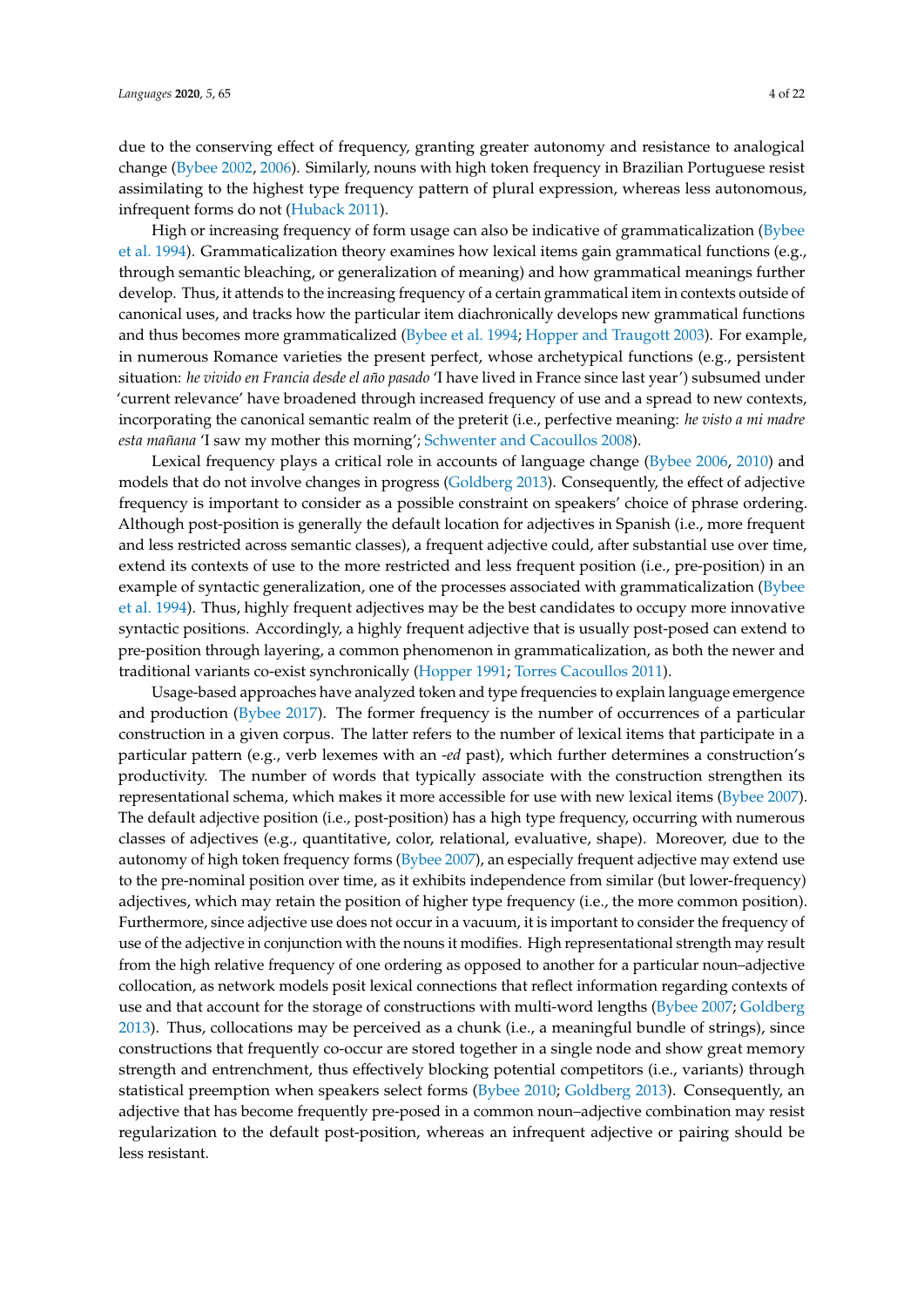Finally, research on morphosyntactic variation has also demonstrated that lexical frequency may mediate other independent linguistic variables [\(Erker and Guy](#page-20-10) [2012\)](#page-20-10). Thus, lexical frequency may constrain positioning on the whole, and it may also amplify the conditioning of another factor group (e.g., semantic class), revealing, for example, that only the more frequent members of a particular class favor pre-posing. To date, no previous research has examined lexical frequency as a predictor of variable adjective position or as a mediator of other factors affecting adjective order (e.g., [Linford](#page-20-5) [and Shin](#page-20-5) [2013,](#page-20-5) for subject expression), despite its important role in constraining native speaker grammars for a range of structures (e.g., Dí[az-Campos and Zahler](#page-20-11) [2018,](#page-20-11) for negative word + *más* 'more' constructions; [Edmonds and Gudmestad](#page-20-12) [2014,](#page-20-12) for amplifier collocations; [Kanwit and Geeslin](#page-20-13) [2018,](#page-20-13) for mood interpretation).<sup>1</sup> The following section details relevant research on adjective placement in Spanish, followed by the remaining gaps that motivated the study.

## <span id="page-4-0"></span>*2.2. Adjective Position in Spanish*

In Spanish, the position of the adjective relative to its modified noun has been considered from both functional [\(Dam](#page-19-12) [2018;](#page-19-12) [Delbecque](#page-19-3) [1990;](#page-19-3) [Jacob](#page-20-3) [2005\)](#page-20-3) and formal approaches [\(Demonte](#page-20-2) [1999;](#page-20-2) [Judy](#page-20-14) [2018;](#page-20-14) [Ticio](#page-21-8) [2010\)](#page-21-8). Among the former is the rather recent body of empirical variationist analyses on adjective placement (e.g., [Centeno-Pulido](#page-19-4) [2012;](#page-19-4) [File-Muriel](#page-20-1) [2006;](#page-20-1) [Ho](#page-20-15)ff [2014\)](#page-20-15), which have been fewer in number.

Early research explained Spanish adjective position with regard to the semantic constraints on the adjective, including restrictiveness, specificity, and focus. This work adjudicates differing semantic functions to pre- and post-nominal adjectives [\(Bello \[1847\]](#page-19-13) [1981;](#page-19-13) [Ramsey \[1894\]](#page-21-9) [1956;](#page-21-9) Salvá [\[1931\]](#page-21-10) [1988\)](#page-21-10). Specifically, whereas the former position was considered to assign inherent meaning, the latter position was regarded as providing specifying (i.e., restrictive) information [\(Bosque](#page-19-14) [1996,](#page-19-14) [2001;](#page-19-15) [Demonte](#page-20-2) [1999\)](#page-20-2). However, [Jacob](#page-20-3) [\(2005,](#page-20-3) p. 71) argued that there is not a one-to-one relationship between adjective position and specificity. While noun phrases (NPs) with pre-nominal adjectives normally assign a [+specific] reading (7), NPs with a post-nominal adjective may variably assign a specific or non-specific reading  $(8)$ .<sup>2</sup>

| (7) | <i>Debemos</i>                                  | ayudar  | a    | los        | hambrientos | niños.       | $[+specific]$    |  |  |  |  |
|-----|-------------------------------------------------|---------|------|------------|-------------|--------------|------------------|--|--|--|--|
|     | have.1PL                                        | to help | prep | <b>DET</b> | hungry      | children     |                  |  |  |  |  |
|     | 'We have to help the hungry children.'          |         |      |            |             |              |                  |  |  |  |  |
| (8) | Debemos                                         | ayudar  | a    | los        | niños       | hambrientos. | $[\pm specific]$ |  |  |  |  |
|     | have.1PL                                        | to help | prep | <b>DET</b> | children    | hungry       |                  |  |  |  |  |
|     | 'We have to help the children, who are hungry.' |         |      |            |             |              |                  |  |  |  |  |

Thus, whereas (7) specifies all the children in the referential domain, who happen to be hungry, (8) may single out a subset of children, with the post-nominal adjective variably restricting the noun referent [\(Jacob](#page-20-3) [2005\)](#page-20-3). Accordingly, Jacob contended that adjective position is thus triggered only indirectly by factors related to specificity, such as relevance and information structure. More recent theoretical accounts have proposed that restrictiveness and specificity contribute to the concept of focus– the highlighting of particular elements in an utterance [\(Dam](#page-19-12) [2018\)](#page-19-12). Dam argued that, given the descriptive meaning of adjectives, an additional meaning (i.e., focus or focal meaning) helps determine placement: a post-nominal adjective receives focus whereas a pre-nominal adjective does not. This supports the principle of unmarked end-focus [\(Quirk et al.](#page-21-11) [1985,](#page-21-11) p. 1357): elements at the end of an utterance are highly informative (i.e., generally new to the addressee) and thus are considered to be in

Research operationalizing lexical frequency has often used large-scale, external measures (i.e., global frequency, [Bybee](#page-19-10) [2002\)](#page-19-10), although smaller, corpus-internal measures may alternatively be used (i.e., local frequency, [Erker and Guy](#page-20-10) [2012\)](#page-20-10).

<sup>2</sup> When containing a determiner, these phrases may be considered NPs or determiner phrases, depending upon theoretical orientation (see [Tallerman](#page-21-4) [2015,](#page-21-4) Ch. 4 for discussion).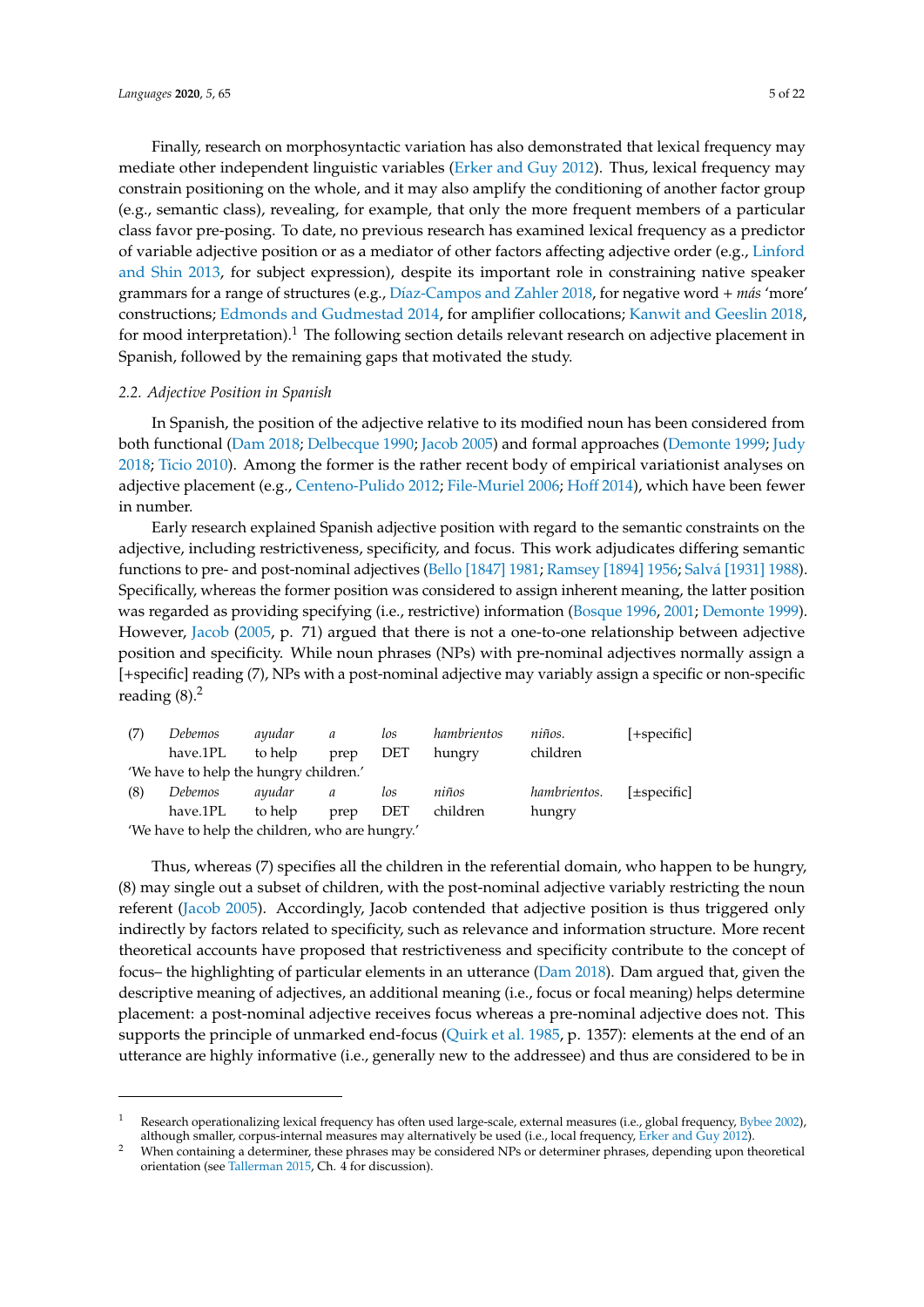focus. According to the authors, information is generally structured from low to high information value; thus, informational focus is "the principal new information in the clause and the constituent carrying the main (i.e., nuclear) stress" (p. 589), as underlined in (9).<sup>3</sup> Therefore, [Dam](#page-19-12) [\(2018\)](#page-19-12) noted that adjective placement is correlated with receiving unmarked focus for post-nominal adjectives and not receiving it for pre-nominal adjectives. This focal argument is further tied to restrictiveness: a post-nominal adjective is usually regarded as restricting the meaning of the modified noun, and it thus receives unmarked focus. Conversely, a pre-nominal adjective does not canonically mark restrictive meaning and thus would not be regarded as highly informational, which explains its lack of informational focus.

(9) *Susana prefirió la versión original.* Susana prefer.PRET.3SG DEF.ART version original 'Susana preferred the original version'.

Turning to variationist empirical analyses, [File-Muriel](#page-20-1) [\(2006\)](#page-20-1) applied the notion of syllable weight to Spanish adjective position. Namely, prior research on on-line processing and performance constraints on constituent ordering (e.g., [Arnold et al.](#page-19-16) [2000;](#page-19-16) [Hawkins](#page-20-16) [1994\)](#page-20-16) had supported the principle of end-weight, which proposed that lengthy and morphosyntactically complex constituents receive final clausal position in order to facilitate processing and production [\(Quirk et al.](#page-21-11) [1985\)](#page-21-11). Drawing on the notion of grammatical weight, in which the weightier constituent relative to its sister constituent is usually placed at the end of the phrase or utterance to avoid processing and performance issues [\(Wasow](#page-21-12) [1997\)](#page-21-12), [File-Muriel](#page-20-1) [\(2006\)](#page-20-1) extended the idea of weight to the difference in syllable counts between the adjective and noun. File-Muriel thus predicted that post-position would be filled by adjectives that were syllabically longer than the modified noun.<sup>4</sup> He compared the semi-informal speech of five university-level male students in San José, Costa Rica, with formal written letters and editorials from the local newspaper *La Nación*. Overall results showed a preference for post-position in oral speech (95%) and written language (76%). Adjective position was significantly predicted by syllable weight, semantic class, and style. In particular, pre-position was favored by adjectives equal to or shorter than the noun they modified in both styles, supporting the hypothesized role of this phonological factor. Regarding semantics, pre-position was favored by the evaluation, shape/space, and temporal semantic categories of adjectives. Finally, pre-position was favored in the written data, upholding the sociolinguistic tenet that variable structures are often conditioned by style (e.g., register, see [Walker](#page-21-5) [2010\)](#page-21-5).

Another multimodal study of variable adjective position is [Centeno-Pulido](#page-19-4) [\(2012\)](#page-19-4), who compared the effects of syllable weight and style (i.e., a formal, planned Fidel Castro speech versus semi-informal interviews with unplanned responses in Spain) through descriptive statistics. Post-position was similarly frequent in both styles (i.e., 73–79%), unlike in [File-Muriel](#page-20-1) [\(2006\)](#page-20-1), where post-position was significantly more common in semi-informal speech. Results also indicated a preference for pre-posing shorter adjectives in both pre-planned and unplanned speech. The semi-informal interviews yielded an even higher rate of pre-posed light as opposed to heavy adjectives, supporting the processing and production burden that long adjectives require of interlocutors when used in pre-position across semi-informal, unplanned registers. With regard to adjective semantics, relational adjectives were always post-posed in Castro's speech (i.e., formal language). Only two temporal adjectives were post-posed in the speech, while most temporal adjectives occurred post-nominally in the semi-informal

<sup>3</sup> Informational focus or non-contrastive focus expresses new information without explicitly contrasting it with an element in the discourse. Contrastive focus is the element chosen from a set of mutually known entities to the exclusion of the other elements [\(Lee](#page-20-17) [2011\)](#page-20-17).

<sup>4</sup> For an argument against the effect of syllable length on adjective placement in Spanish, see [Prado](#page-20-18) [\(1980\)](#page-20-18) and [Terker](#page-21-13) [\(1985\)](#page-21-13).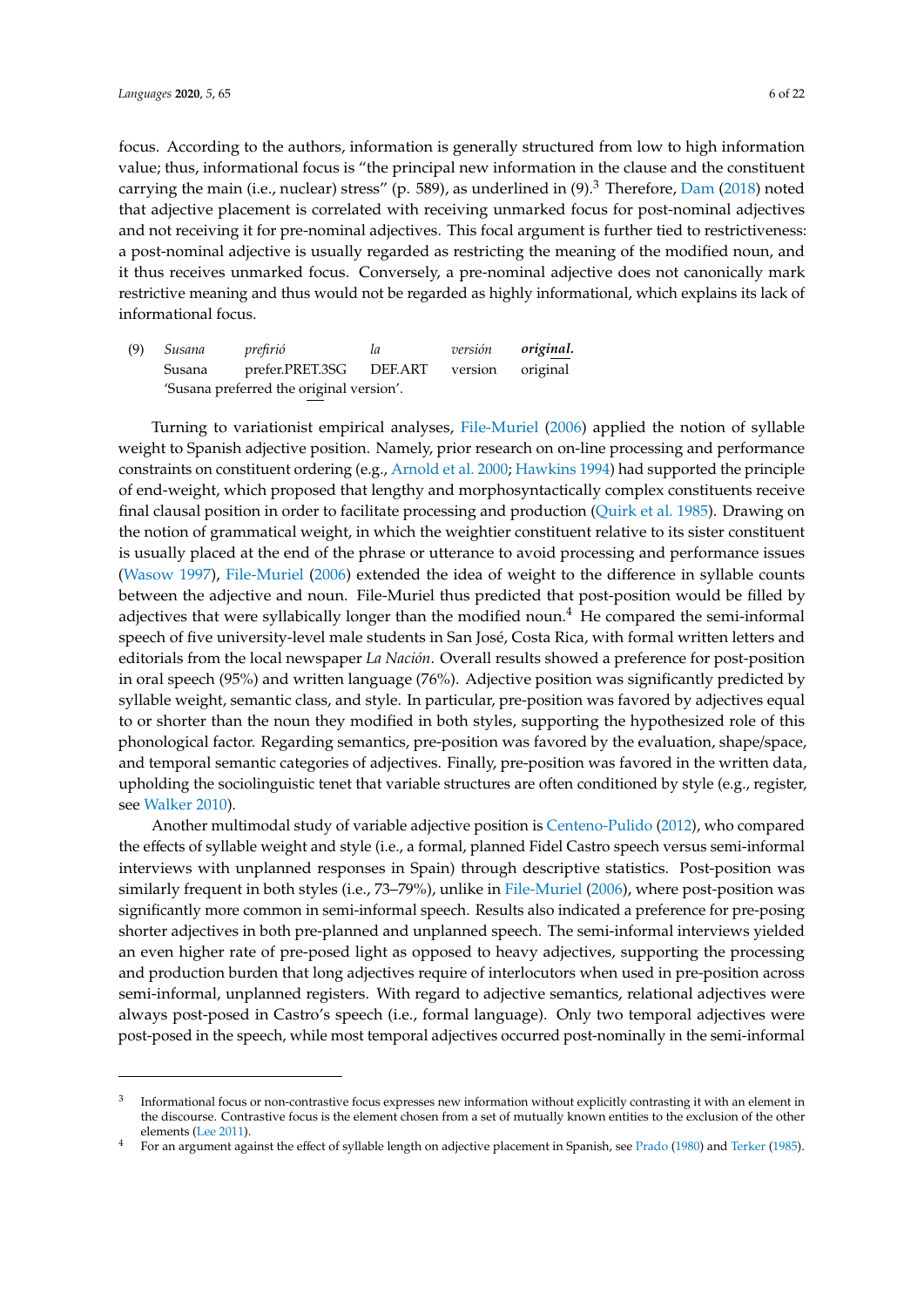interviews. The author concluded that phonology and semantics play integral roles in Spanish adjective position.

The most recent variationist work is [Ho](#page-20-15)ff [\(2014\)](#page-20-15), who examined adjective position across Spanish corpora by comparing three modes (i.e., novels, presidential speeches, and spontaneous speech). Although the adjective's semantic category was not considered, the adjectives analyzed were the 17 most frequent in the data. In logistic regression, syllable weight and mode were the strongest predictors. Adjectives equal to or lighter than the modified noun as well as the presidential speech mode most favored pre-position. Accordingly, Hoff supported [File-Muriel'](#page-20-1)s [\(2006\)](#page-20-1) explanation that spontaneous/informal speech places production constraints on the speaker that favor the post-position of heavy adjectives.

In sum, previous research on variable adjective placement in Spanish has commonly found significant effects for syllable weight, semantic class, and style [\(Centeno-Pulido](#page-19-4) [2012;](#page-19-4) [File-Muriel](#page-20-1) [2006;](#page-20-1) [Ho](#page-20-15)ff [2014\)](#page-20-15). Specifically, pre-nominal position is favored by short evaluative and temporal adjectives across formal language (either written or pre-planned speech). This supports the notion that adjective placement in Spanish is at the syntax, phonology, and semantics interfaces.

#### *2.3. Remaining Gaps in the Study of Variable Adjective Position*

The present study was motivated by the need to examine lexical frequency, a critical construct in usage-based approaches, which posit that grammars do not exist *a priori* and are instead built from the frequent use of particular structures [\(Bybee](#page-19-8) [2010\)](#page-19-8). Consequently, our study is the first to examine the effects of lexical frequency on variable adjective positioning in Spanish, with a particular consideration of adjectives' frequency relative to the frequency of the nouns they modify. This contributes to research demonstrating the significant effects of lexical frequency in conditioning morphosyntactic variation as a main factor [\(Bayley et al.](#page-19-17) [2017;](#page-19-17) [Li and Bayley](#page-20-19) [2018;](#page-20-19) [Linford and Shin](#page-20-5) [2013\)](#page-20-5) and/or a mediator of other variables [\(Erker and Guy](#page-20-10) [2012;](#page-20-10) [Linford and Shin](#page-20-5) [2013;](#page-20-5) [Solon et al.](#page-21-14) [2018\)](#page-21-14). Moreover, we further account for frequency by implementing independent corpus measures to elucidate how often our task's adjectives are used overall (i.e., their token frequency), how often they are used in adjective–noun as opposed to noun–adjective collocations (i.e., their relative frequency in each construction), and how often in corpora they are pre-posed with the specific nouns used in our task.

Our study was also motivated by the need for research that elicited speaker preference for these competing variants and for the use of a controlled task that would provide sufficient data to avoid low token counts across combinations of the targeted variables. For example, [File-Muriel](#page-20-1) [\(2006\)](#page-20-1) found only 12 cases of pre-posed adjectives in his corpus, yielding few tokens across different syllable weights and the variable semantic classes. Therefore, we adopted an elicitation method that has targeted numerous morphosyntactic variable structures, namely, a written contextualized task [\(Geeslin](#page-20-20) [2010\)](#page-20-20). This instrument elicits preference through a contextualized story written in informal language that resembles spontaneous speech.

Finally, no research on variable adjective position has investigated the *rioplatense* Spanish of Argentina, a variety known for linguistic innovations that at times diverges from other Latin American dialects [\(Colantoni and Louro](#page-19-18) [2013\)](#page-19-18). We thus expand the dialectological mapping of Spanish adjective placement that has primarily focused on Caribbean varieties (e.g., [Centeno-Pulido](#page-19-4) [2012;](#page-19-4) [File-Muriel](#page-20-1) [2006\)](#page-20-1). Overall, our study adds to the growing body of research on the role of multiple factors across linguistic domains, and our consideration of whether adjectives within the same semantic class pattern differently (according to frequency) complements recent research on lexical and frequency effects across linguistic structures (e.g., [Kanwit and Geeslin](#page-20-21) [2020](#page-20-21) for the copula contrast; [Li and Bayley](#page-20-19) [2018](#page-20-19) for subject expression).

## **3. Materials and Methods**

Informed by usage-based approaches to language development, our study investigates the variable position of adjectives with respect to the nouns they modify in *rioplatense* Spanish. Unique in its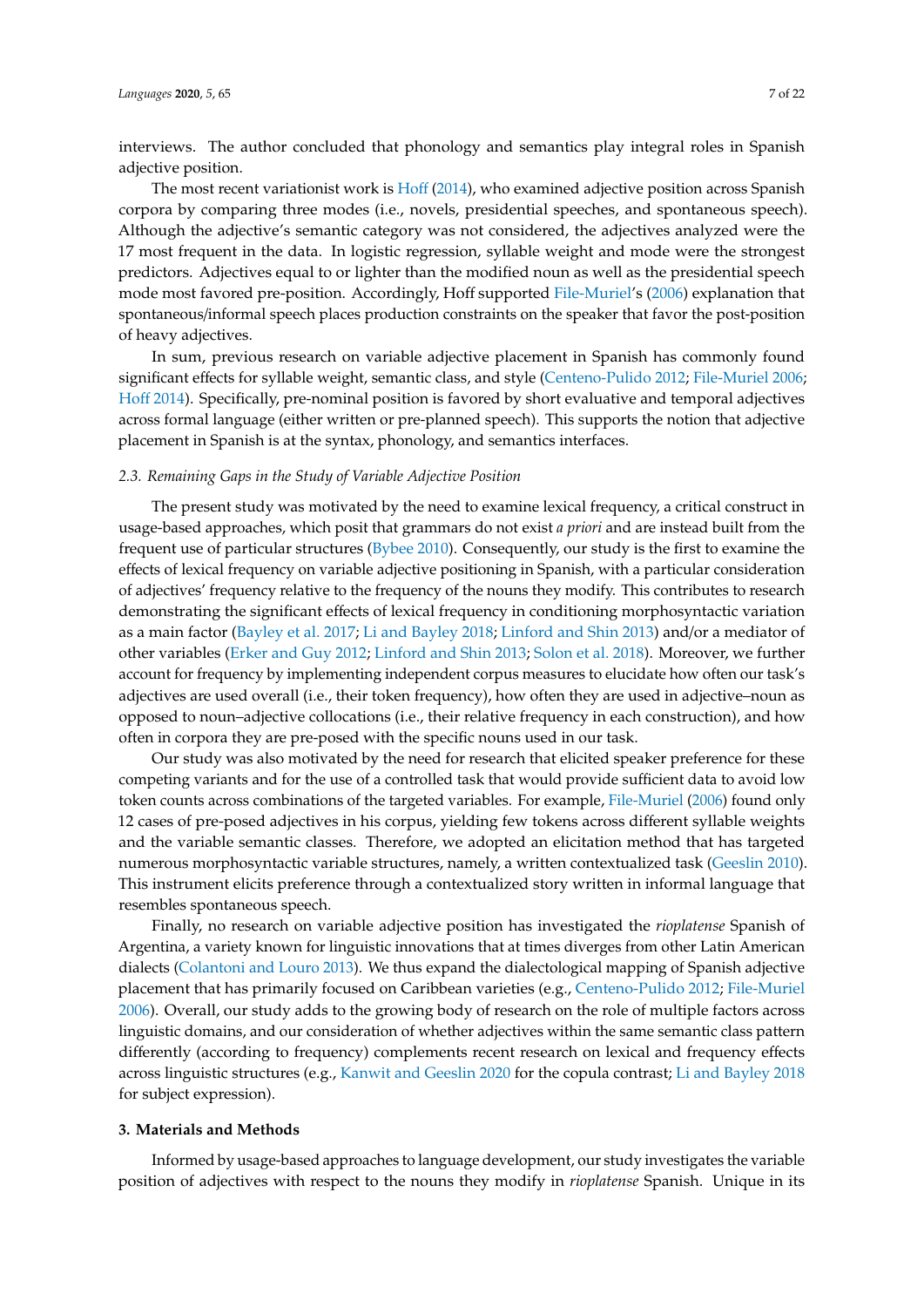consideration of lexical frequency, its methods implemented, and its population sampled, our study was designed to answer two principal research questions:

- a. What is the frequency of selection of pre-posed adjectives on a written contextualized preference task in *rioplatense* Spanish?
- b. What linguistic and extralinguistic variables predict pre-position? Is pre-position favored by shorter adjectives, high-frequency adjectives, and a particular semantic class? Do a particular age group and gender favor pre-position?

We now describe the participants we recruited and methods we utilized to address these questions. Hypothesized results for the occurrence of pre-position and the effects of our independent variables are detailed in Section [3.2.](#page-7-0)

## *3.1. Participants*

A total of 100 individuals participated in our study, all born or having spent the majority of their lives in the *Ciudad Autónoma de Buenos Aires* (CABA) or its suburbs. The participant group contained substantially more women than men (i.e., 75 women and 25 men), with a mean age of 41.17 years (range: 18–76). Greater participation by women is commonly found in survey responses of linguistic research (e.g., [Agostini and Schwenter](#page-19-19) [2018\)](#page-19-19). One female participant's data were subsequently removed from the regression analysis due to her categorical choice of adjective position, as reported in our results section. All subjects gave their informed consent for inclusion before they participated in the study. The protocol was approved by the University of Pittsburgh Institutional Review Board (PRO17040384).

## <span id="page-7-0"></span>*3.2. Tasks, Variables, and Hypotheses*

All participants completed a language background questionnaire and a 24-item written contextualized preference task. The background questionnaire contained questions that elicited the demographic information provided in the prior section and helped ensure the inclusion of only participants who met the aforementioned residential requirements.

The preference task conveyed the contextualized story of two friends discussing the current socioeconomic and political situation of Argentina and remembering old times of joint travel. Participants read a 1–3 sentence context prior to each integrated item and then selected whether they preferred a sentence with a pre-posed adjective, a post-posed adjective, or whether both positions were equably desirable for a particular context. The pre-posed and post-posed options were randomized throughout the task to encourage participants to read all responses.

The task manipulated three linguistic variables: semantic class, syllable weight, and adjective frequency (see Table [1](#page-8-0) for a summary). For the first variable, the three semantic types of adjectives manipulated were those that obtained statistical significance in [File-Muriel](#page-20-1) [\(2006\)](#page-20-1): evaluation, shape/space, and temporal adjectives. Two bi-syllabic plural adjectives were used within each semantic class, yielding the six adjectives that we tested. Although the three classes allow variation, past research did not suggest that any of the classes would be more amenable to pre-position than the others. Pre-position may be favored by evaluative adjectives since their use conveys more subjective meaning; the other classes seem to assign more objective characteristics to the noun modified, which could be more dependent on restrictiveness constraints [\(Jacob](#page-20-3) [2005\)](#page-20-3). We also hypothesized that semantic class could be affected by adjective frequency, in which case adjectives in a particular class that are more frequent than those of another could demonstrate greater syntactic viability across contexts and thus favor pre-positioning for that class.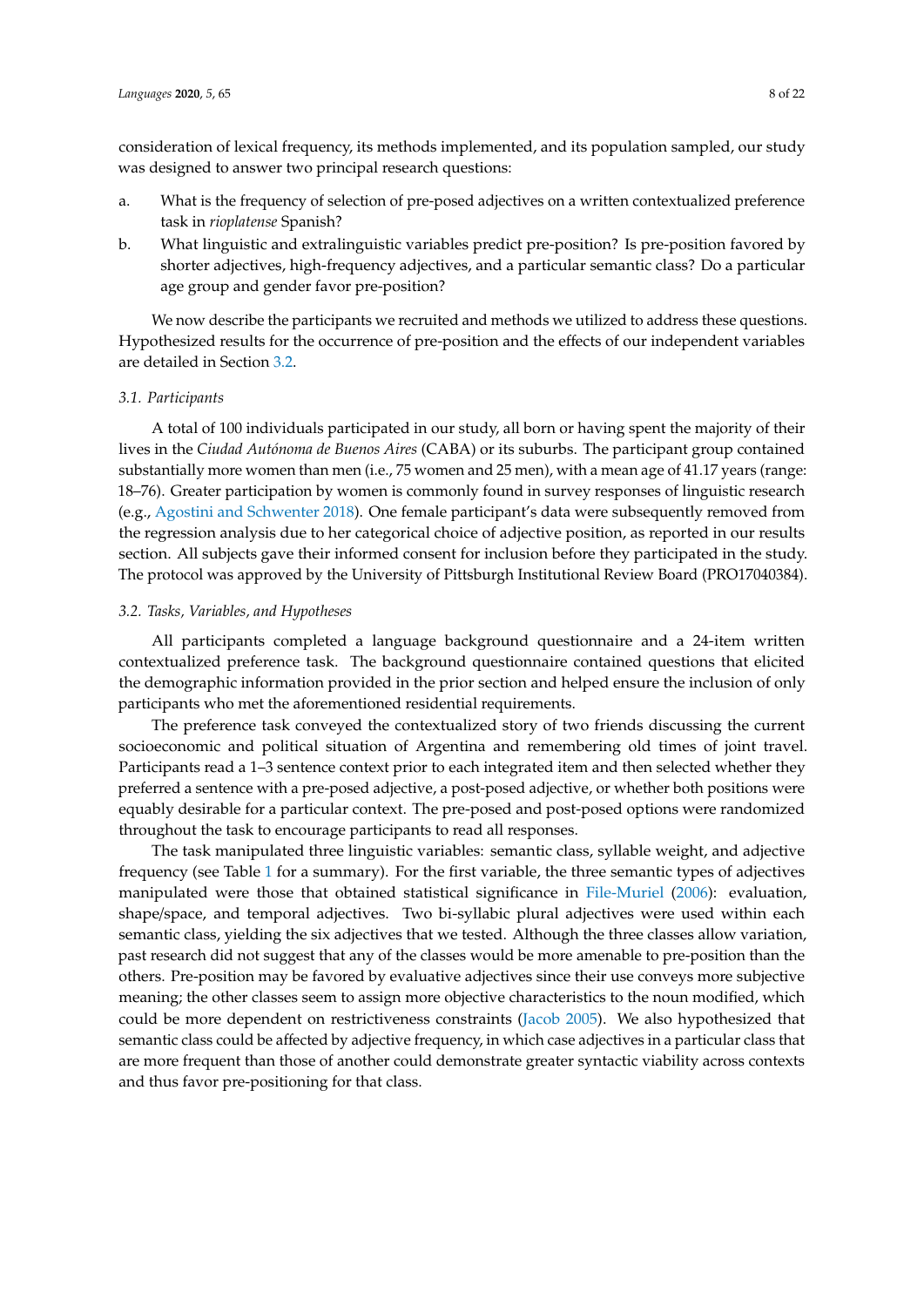|  | 9 of 2 |  |
|--|--------|--|
|  |        |  |

<span id="page-8-0"></span>

| <b>Independent Linguistic Variables</b>             |                                                                    |                                                                                |  |  |  |  |  |  |  |
|-----------------------------------------------------|--------------------------------------------------------------------|--------------------------------------------------------------------------------|--|--|--|--|--|--|--|
| <b>Semantic Class</b>                               | Syllable-Weight Difference (ADJ Relative to N)                     | <b>Adjective Frequency</b>                                                     |  |  |  |  |  |  |  |
| Evaluation:<br>Buenos 'good'<br>Rudos 'tough'       | $-2$ syllables:<br>e.g., Buenas bibliotecas<br>'good libraries'    | Higher (ranked 62–115):<br>Buenos 'good'<br>Grandes 'big'<br>Nuevos 'new'      |  |  |  |  |  |  |  |
| Shape/Space:<br>Grandes 'big'<br>Llanos 'flat'      | $-1$ syllable:<br>e.g., Nuevos parajes<br>'new places'             | Lower (2124–4859):<br><i>Frescos</i> 'fresh'<br>Llanos 'flat'<br>Rudos 'tough' |  |  |  |  |  |  |  |
| Temporal:<br>Nuevos 'new'<br><i>Frescos</i> 'fresh' | 0 syllables:<br>e.g., Calles llanas<br>'flat roads'                |                                                                                |  |  |  |  |  |  |  |
|                                                     | +1 syllable:<br>e.g., Grandísimas montañas<br>'very big mountains' |                                                                                |  |  |  |  |  |  |  |

**Table 1.** Summary of independent linguistic variables, with categories and examples.

Note: Adjective frequency values refer to rankings in [Davies and Davies](#page-19-20) [\(2018\)](#page-19-20). The higher-frequency adjectives were among the most frequent 115 words ranked, with the lower-frequency banded 2000 to 5000. The higher-frequency adjectives occurred between 87,256 and 127,404 times in the Web/Dialects Argentinean section of the *Corpus del Español* [\(Davies](#page-19-21) [2016\)](#page-19-21), whereas the lower-frequency occurred 237 to 2181 times.

With respect to syllable weight, we included a subset of [File-Muriel'](#page-20-1)s [\(2006\)](#page-20-1) categories for the weight differences between the adjective and the modified noun (i.e., +1, 0, −1, −2 syllables). Each of our six adjectives was used across the four weight differences. Since we aimed to create items that permitted variable responses, we did not include adjectives two or more syllables longer than their accompanying nouns, as this context yielded nearly categorical post-position in [File-Muriel](#page-20-1) [\(2006\)](#page-20-1). Moreover, to avoid introducing further variation beyond the three variables that we manipulated, we controlled two other variables that could affect positioning: all NPs were plural (see Table [1\)](#page-8-0) and each adjective and noun carried penultimate stress.<sup>5</sup> These controlled variables further contributed to our need to manipulate syllabic differences no greater than two. Since our referents were plural and our adjectives bi-syllabic, for the adjective to be longer than the noun in the +1 category, the elative form was used (e.g., *grandísimas montañas* 'very big mountains'). We hypothesized, in line with previous research, that adjectives lighter than the modified noun would favor pre-position for processing reasons.

Our study is unique in its consideration of lexical frequency as a possible predictor of Spanish adjective position, and we account for this construct in two ways. On the one hand, since relative frequency plays an important role in how speakers process complex linguistic forms (e.g., the greater importance of relative than absolute frequency in constraining processing in [Hay](#page-20-22) [2001\)](#page-20-22), we analyzed the effect of the frequency of the adjectives relative to the nouns they modified. Therefore, based on the lexical frequency rankings in [Davies and Davies](#page-19-20) [\(2018\)](#page-19-20), we classified adjectives as having higher frequency than the modified noun (i.e., belonging to the most frequent 115 words listed: ranked 62–115) or lower frequency than the modified noun (i.e., the adjectives ranked 2124–4859). Half of our adjectives had higher frequency than the noun, whereas the other half were lower frequency.<sup>6</sup>

<sup>5</sup> One noun was an exception. *Líder* 'leader' carries penultimate stress in the singular but antepenultimate stress in the plural. Nevertheless, *buenos líderes* patterned with other −1 syllable weight difference forms in our results.

<sup>6</sup> Along with meeting the syllable-difference guidelines above, each noun was chosen so that it would be more frequent or less frequent than the modifying adjective, in the case of the lower- and higher-frequency adjective pairings, respectively. The most frequent noun used ranked 88 (*vidas* 'lives'), with the least frequent ranked noun 4998 on the top 5000 list (*jugadas* 'tricks'), along with four unranked nouns (*montañas* 'mountains', *traumas* 'traumas', *vivencias* 'experiences', *tropiezos* 'mistakes'). Relative frequency is further considered in Section [5.2.](#page-15-0)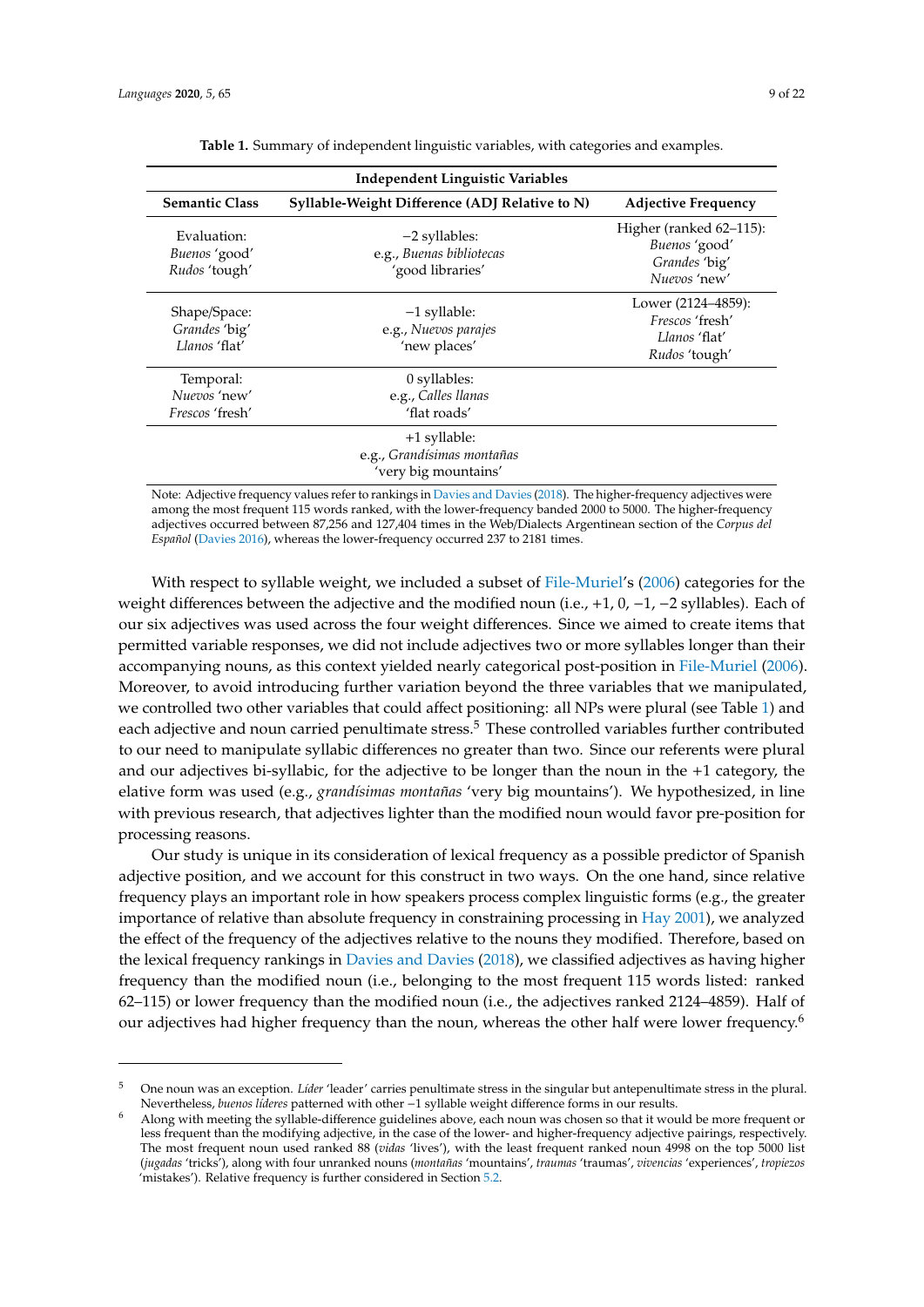We hypothesized that adjectives with a higher relative frequency would favor the more innovative position (i.e., pre-position), based on the syntactic generalization that may occur for frequent forms as part of grammaticalization [\(Bybee et al.](#page-19-11) [1994\)](#page-19-11) and/or greater autonomy [\(Bybee](#page-19-1) [2007\)](#page-19-1). On the other hand, we wanted to verify that the more global frequency rankings of [Davies and Davies](#page-19-20) [\(2018\)](#page-19-20) supported data for Argentinean Spanish and for plural collocations in this set of varieties, and that the six adjectives indeed permitted variable ordering. Consequently, we searched the Argentinean section of the two billion-word Web/Dialects corpus of the *Corpus del Español* [\(Davies](#page-19-21) [2016\)](#page-19-21) for the adjectives' plural forms (inclusive of masculine and feminine, where differing) and all forms of the adjective lemma (i.e., all combinations of number and gender). The left side of Table [2](#page-9-0) provides the results for the plural adjectival forms while the right side indicates the lemma results, with the adjectives listed in order of pre-position percentage in their plural form. *Grande*, *nuevo*, and *bueno* all were pre-posed over 85% of the time in their plural form and overall (i.e., lemma results), whereas the less frequent adjectives *llano and fresco* were pre-posed at much lower rates, and *rudo* fell between these extremes, although its rates were closer to the latter pair's. Each adjective revealed a slightly lower rate of pre-position in the PL than overall (i.e., thus less than in SG), although for *llano* the difference was more pronounced. This difference according to number meant that *rudo* was under the 50% mark for pre-position in the PL, but slightly above it overall, albeit with rates still closer to *llano* than *nuevo.*<sup>7</sup> The three adjectives that were pre-posed at the highest rates were much more frequent than the other adjectives, both in PL and overall (e.g., approximately 90,000 to 140,000 tokens overall, compared to roughly 250 to 2200 tokens). Nevertheless, the rates of pre-position in the corpus did not completely align with token frequency, as, for example, the most frequent adjective (*nuevo*) was slightly eclipsed in pre-position rates in both searches and the least frequent adjective (*rudo*) showed higher pre-position rates than, for example, *fresco,* which yielded more tokens than *rudo* and *llano* and yet still was pre-posed at the lowest rates both in PL and overall.

|        | Pre-Posed (PL) |      | (PL) | Post-Posed | Total (PL) |      | <b>Pre-Posed</b><br>(Lemma) |      | Post-Posed<br>(Lemma) |      | Total<br>(Lemma) |      |
|--------|----------------|------|------|------------|------------|------|-----------------------------|------|-----------------------|------|------------------|------|
| ADI    | N              | $\%$ | N    | $\%$       | N          | $\%$ | N                           | $\%$ | N                     | $\%$ | N                | $\%$ |
| Grande | 28,691         | 91.7 | 2585 | 8.3        | 31,276     | 100  | 118,878                     | 93.3 | 8526                  | 6.7  | 127.404          | 100  |
| Nuevo  | 45,335         | 88.1 | 6099 | 11.9       | 51.434     | 100  | 123,443                     | 89.0 | 15.247                | 11.0 | 138,690          | 100  |
| Bueno  | 10,436         | 85.9 | 1717 | 14.1       | 12,153     | 100  | 86.094                      | 93.9 | 5639                  | 6.2  | 91.733           | 100  |
| Rudo   | 29             | 46.8 | 33   | 53.2       | 62         | 100  | 124                         | 52.3 | 113                   | 47.7 | 237              | 100  |
| Llano  | 6              | 9.0  | 61   | 91.0       | 67         | 100  | 82                          | 26.4 | 229                   | 73.6 | 311              | 100  |
| Fresco | 59             | 7.5  | 733  | 92.6       | 792        | 100  | 201                         | 9.2  | 1980                  | 90.8 | 2181             | 100  |

<span id="page-9-0"></span>**Table 2.** Positions of adjectives in the Argentinean section of *Corpus del Español* (Web/Dialects, [Davies](#page-19-21) [2016\)](#page-19-21).

Our 24 task items were the result of factorial design, uniting all possible combinations of our three semantic classes, four syllable-weight differences, and two adjective frequencies ( $3 \times 4 \times 2 =$ 24). Accordingly, each of our six adjectives was used with four different nouns, producing 24 distinct adjective–noun combinations. A sample item from the task and how it was coded is presented in  $(10)^8$ 

<sup>7</sup> *Rudo* reveals lower rates of pre-position in corpora if we focus on the nouns used on our task, as Table [6](#page-13-0) will demonstrate.

<sup>8</sup> The full task is in IRIS at https://[www.iris-database.org](https://www.iris-database.org/iris/app/home/detail?id=york%3a938555&ref=search)/iris/app/home/detail?id=york%3a938555&ref=search.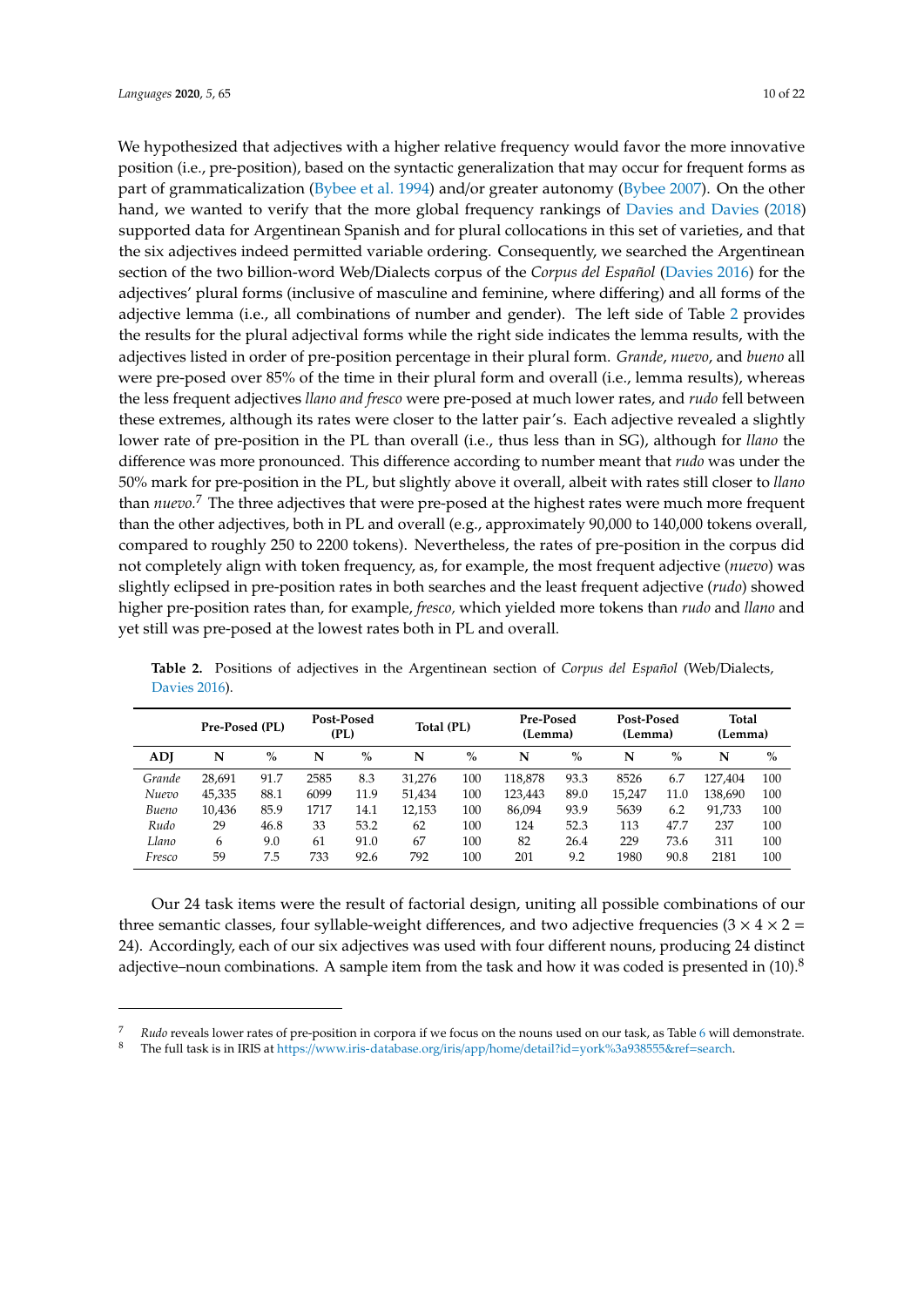- (10) *Hernán: A mí me impresiona el paso del tiempo. ¡Hace 20 años de esto! Pero como si hubiera sido ayer.* ('Hernán: I'm impressed by the passing of time. It's been 20 years now! But it feels as if it were yesterday.')
	- a. *Igual todos esos momentos parecen experiencias frescas.*
	- b. *Igual todos esos momentos parecen frescas experiencias.*

('Anyway, all those moments seem like fresh experiences.')

c. *Las dos son igualmente aceptables.*

('Both are equally acceptable'.)

This item was coded as: [lower-frequency adjective, *frescas*], [−2 syllable weight difference for the adjective *frescas* compared to the noun *experiencias*], and [temporal adjective].

In line with sociolinguistic research, we also examined the possible roles of age and gender in constraining pre-position. Social variables have largely been excluded in past studies on this topic, although if this form of variation is stable and not particularly stigmatized, then we would expect women and older speakers to select pre-position at rates similar to men and young speakers.<sup>9</sup>

#### **4. Results**

#### *4.1. Rates of Selection*

We first consider the overall rates of selection of the pre- and post-position responses, before turning to the role of independent variables in conditioning selection. Overall, adjective post-position was the most popular response, although it was only selected in slightly more than half of responses (Table [3\)](#page-10-0). As one participant categorically selected that both orders were possible for the set of adjectives we used, her responses were excluded from our multivariate analysis, since they did not vary. Excluding that individual, post-position was selected 53.7% of the time, pre-position 35.0%, and the response that both orders were possible 11.3%. If we exclude the "both" response and focus on only the contexts in which participants indicated that one order was clearly preferable, pre-position was selected in 39.4% of cases.

**Table 3.** Rates of selection of adjective positions in *rioplatense* Spanish.

<span id="page-10-0"></span>

| <b>Buenos Aires Group</b>                                   | <b>Pre-Position</b> |      | <b>Post-Position</b> |      | <b>Both</b> |      | <b>Total</b> |      |
|-------------------------------------------------------------|---------------------|------|----------------------|------|-------------|------|--------------|------|
|                                                             | #                   | $\%$ | #                    | $\%$ |             | $\%$ | #            | $\%$ |
| 100 respondents                                             | 831                 | 34.6 | 1277                 | 53.2 | 292         | 12.2 | 2400         | 100  |
| 99 non-categorical respondents                              | 831                 | 35.0 | 1277                 | 53.7 | 268         | 11.3 | 2376         | 100  |
| 99 non-categorical respondents<br>("both" response removed) | 831                 | 39.4 | 1277                 | 60.6 |             |      | 2108         | 100  |

## *4.2. Independent Variables*

We now consider the role of independent variables in constraining adjective position selection. We performed a one-level binary logistic regression in Rbrul [\(Johnson](#page-20-23) [2009\)](#page-20-23), inputting our three linguistic variables and two extralinguistic variables as main effects and the individual participant

<sup>9</sup> Future work may consider additional variables such as social class or educational level, which have received little attention for this structure. Our sample did not permit analysis of these variables, as our participants generally had higher educational levels.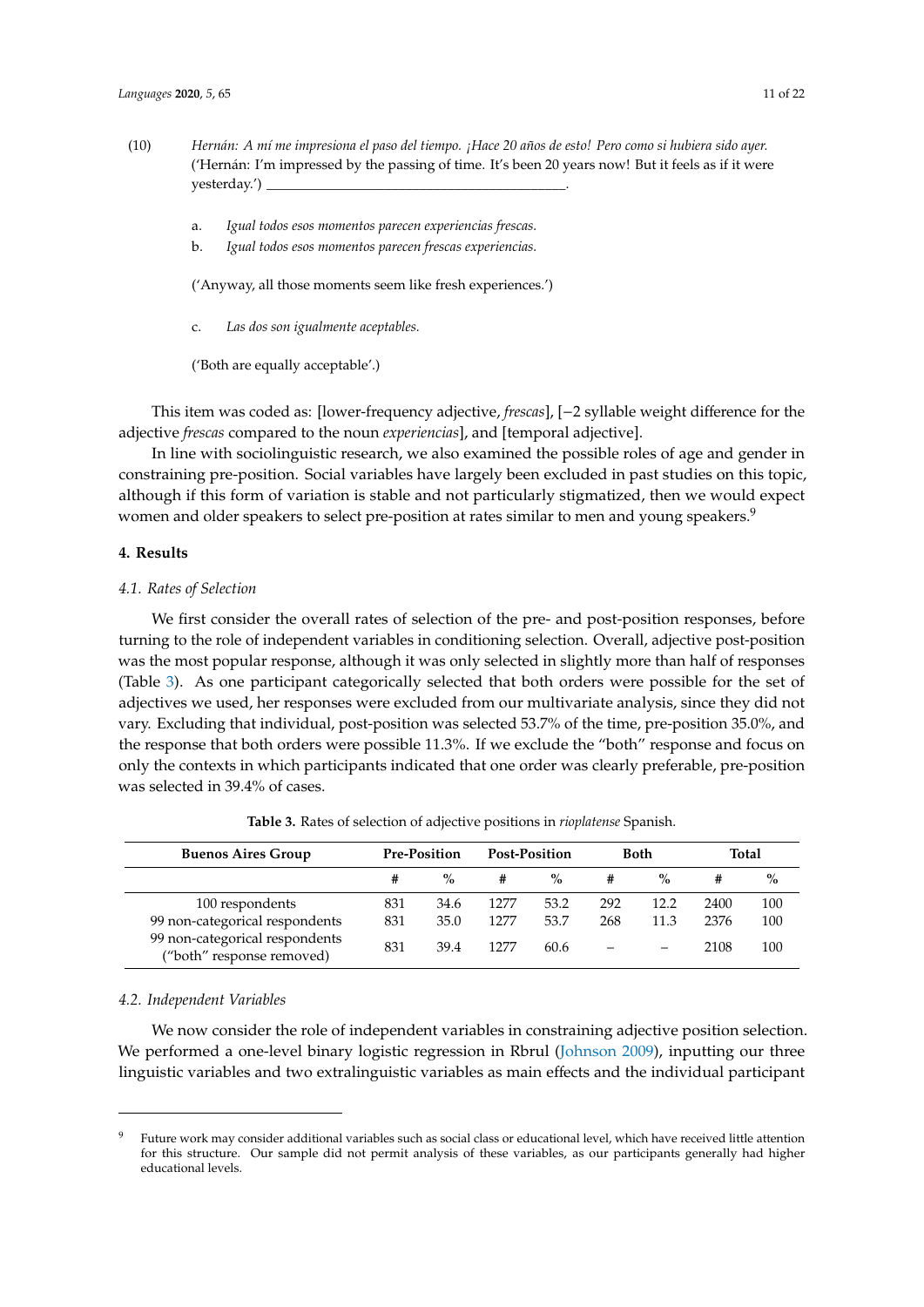as a random effect.<sup>10</sup> We compared the pre-posed and post-posed adjective responses, discarding the "both" response in order to identify the contexts of clear ordering preference.<sup>11</sup> Pre-position was our input value, meaning that factor weights closer to 1 indicate a favoring of pre-position, whereas weights closer to 0 demonstrate a disfavoring of this response (i.e., favoring of post-position). Bracketed factor weights indicate that a factor group was not significant, based on a *p*-value of 0.05 or greater (Table [4\)](#page-11-0). Positive log odds similarly reveal favoring effects on pre-position, whereas negative values demonstrate disfavoring. Ranges (i.e., the difference in factor weights between the most and least favorable factors within a factor group) are provided for significant variables. Larger ranges indicate a greater effect for a particular variable and are usually accompanied by lower *p*-values.

<span id="page-11-0"></span>

|                                                                                                                     | Log Odds                                            | N    | % (of Pre-Position)                                                                           | <b>Factor Weight</b> |  |  |  |  |  |
|---------------------------------------------------------------------------------------------------------------------|-----------------------------------------------------|------|-----------------------------------------------------------------------------------------------|----------------------|--|--|--|--|--|
| Adjective Frequency ( $p = 2.77 \times 10^{-146}$ )                                                                 |                                                     |      |                                                                                               |                      |  |  |  |  |  |
| Higher (62-115)                                                                                                     | 1.392                                               | 1016 | 65.7                                                                                          | 0.801                |  |  |  |  |  |
| Lower (2124-4859)                                                                                                   | $-1.392$                                            | 1092 | 14.9                                                                                          | 0.199                |  |  |  |  |  |
|                                                                                                                     |                                                     |      |                                                                                               | Range 60             |  |  |  |  |  |
|                                                                                                                     |                                                     |      | <b>Syllable-Weight Difference</b> (Adjective Relative to Noun) ( $p = 7.54 \times 10^{-23}$ ) |                      |  |  |  |  |  |
| -2 syllables                                                                                                        | 0.695                                               | 526  | 49.8                                                                                          | 0.667                |  |  |  |  |  |
| 0 syllables                                                                                                         | 0.201                                               | 529  | 41.8                                                                                          | 0.550                |  |  |  |  |  |
| $-1$ syllable                                                                                                       | 0.055                                               | 540  | 40.6                                                                                          | 0.514                |  |  |  |  |  |
| +1 syllable                                                                                                         | $-0.951$                                            | 513  | 25.1                                                                                          | 0.279                |  |  |  |  |  |
|                                                                                                                     |                                                     |      |                                                                                               | Range 39             |  |  |  |  |  |
| <b>Semantic Class</b> ( $p = 4.64 \times 10^{-8}$ )                                                                 |                                                     |      |                                                                                               |                      |  |  |  |  |  |
| Evaluation                                                                                                          | 0.466                                               | 676  | 46.9                                                                                          | 0.614                |  |  |  |  |  |
| Shape/space                                                                                                         | $-0.228$                                            | 719  | 36.2                                                                                          | 0.443                |  |  |  |  |  |
| Temporal                                                                                                            | $-0.238$                                            | 713  | 35.6                                                                                          | 0.441                |  |  |  |  |  |
|                                                                                                                     |                                                     |      |                                                                                               | Range 17             |  |  |  |  |  |
| <b>Age Group</b> ( $p = 0.0419$ )                                                                                   |                                                     |      |                                                                                               |                      |  |  |  |  |  |
| $55+$                                                                                                               | 0.314                                               | 464  | 45.7                                                                                          | 0.578                |  |  |  |  |  |
| $35 - 54$                                                                                                           | $-0.028$                                            | 891  | 39.7                                                                                          | 0.493                |  |  |  |  |  |
| $18 - 34$                                                                                                           | $-0.286$                                            | 753  | 35.2                                                                                          | 0.429                |  |  |  |  |  |
|                                                                                                                     |                                                     |      |                                                                                               | Range 15             |  |  |  |  |  |
| <b>Gender</b> ( $p = 0.908$ )                                                                                       |                                                     |      |                                                                                               |                      |  |  |  |  |  |
| Women                                                                                                               | 0.011                                               | 1548 | 39.5                                                                                          | [0.503]              |  |  |  |  |  |
| Men                                                                                                                 | $-0.011$                                            | 560  | 39.3                                                                                          | [0.497]              |  |  |  |  |  |
|                                                                                                                     | Total $N = 2108$<br>Overall rate 39.4% pre-position |      |                                                                                               |                      |  |  |  |  |  |
| Participant (random)                                                                                                |                                                     |      |                                                                                               |                      |  |  |  |  |  |
| Random St. Dev.<br>0.645                                                                                            |                                                     |      |                                                                                               |                      |  |  |  |  |  |
| Fixed R <sup>2</sup> = 0.399, Random R <sup>2</sup> = 0.067, Total R <sup>2</sup> = 0.466; log likelihood -1017.634 |                                                     |      |                                                                                               |                      |  |  |  |  |  |

**Table 4.** Factors contributing to the selection of pre-position in *rioplatense* Spanish.

<sup>&</sup>lt;sup>10</sup> We consider the role of the individual adjective in our second regression. Presenting two different regression models was more illustrative of the roles played by our independent variables and the adjectives therein than displaying only one. The second analysis thus helps reveal patterns that may be absconded by the initial one.

 $11$  For comparison's sake, we ran an additional regression that combined "both" with the pre-posed response to determine where pre-position was allowed. The hierarchy of factor groups and constraint rankings within groups were identical to those of Table [4,](#page-11-0) although age group missed significance ( $p = 0.101$ ).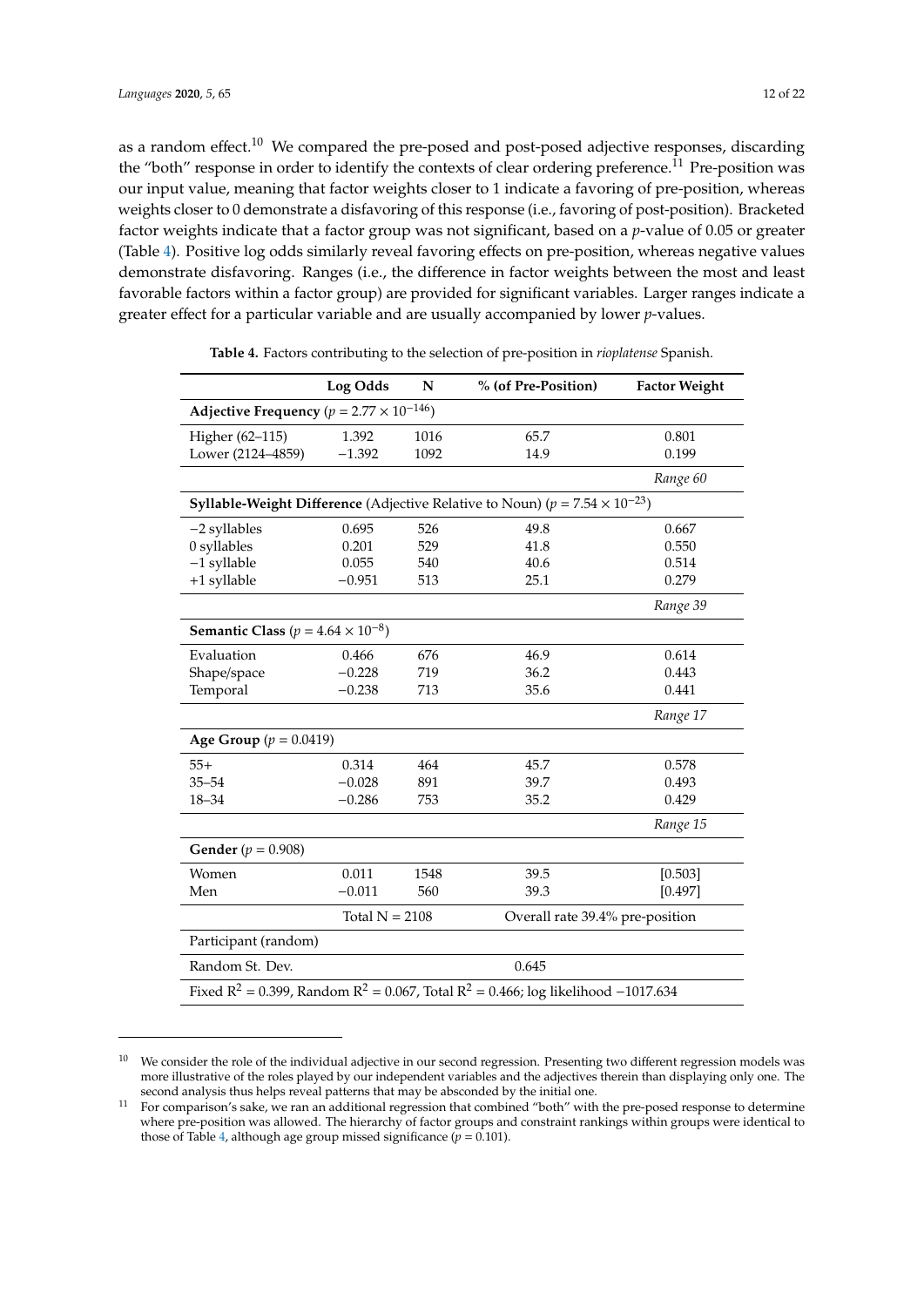Our mixed-effects regression revealed that all three linguistic variables were significant, with adjective frequency playing the largest role in constraining adjective position (based on its having the largest range), as high-frequency adjectives strongly favored pre-position. The next most important variable was the difference in syllable weight between the adjective and the noun, with lighter adjectives generally favoring pre-position and heavier adjectives disfavoring it. For semantic class, evaluative adjectives favored pre-position to a greater extent than shape/space and temporal adjectives.

Our extralinguistic variables generally played a lesser role, although age group yielded significance, with a *p*-value just below 0.05. Older participants selected pre-position more often than middle-aged and younger participants, with 5–6 percentage points separating each group in descending order. Women and men selected pre-position at nearly identical rates, thus generating similar factor weights and a high *p*-value for gender.

# *4.3. Individual Adjective Analysis*

Based on the predictiveness of both adjective frequency and the adjective's semantic class, we more closely examined how our study's six adjectives constrained responses. Namely, we aimed to determine whether individual adjectives might group according to frequency, semantic class, or somewhat diverge from both variables; thus, we ran an additional regression with the individual adjective as a main effect rather than the adjective's frequency or semantic class. This regression otherwise contained the same elements as the prior one, thus also including syllable weight and the two social variables as main effects and the individual participant as a random effect. We present the results according to the individual adjective, along with noting its semantic class and frequency (Table [5\)](#page-12-0).

<span id="page-12-0"></span>

| Individual Adjective ( $p = 3.63 \times 10^{-159}$ ) |                       |                                                                                            |                  |     |                             |                      |  |  |  |  |  |
|------------------------------------------------------|-----------------------|--------------------------------------------------------------------------------------------|------------------|-----|-----------------------------|----------------------|--|--|--|--|--|
| Adjective                                            | <b>Semantic Class</b> | Frequency                                                                                  | Log Odds         | N   | % (of Pre-Position)         | <b>Factor Weight</b> |  |  |  |  |  |
| Grandes                                              | Shape/Space           | Higher (62-115)                                                                            | 1.669            | 345 | 69.6                        | 0.841                |  |  |  |  |  |
| Buenos                                               | Evaluation            | Higher (62-115)                                                                            | 1.517            | 331 | 66.5                        | 0.820                |  |  |  |  |  |
| <b>Nuevos</b>                                        | Temporal              | Higher (62-115)                                                                            | 1.250            | 340 | 61.2                        | 0.777                |  |  |  |  |  |
| Rudos                                                | Evaluation            | Lower (2124–4859)                                                                          | $-0.369$         | 345 | 28.1                        | 0.409                |  |  |  |  |  |
| Frescos                                              | Temporal              | Lower (2124-4859)                                                                          | $-1.542$         | 373 | 12.3                        | 0.176                |  |  |  |  |  |
| Llanos                                               | Shape/Space           | Lower (2124-4859)                                                                          | $-2.524$         | 374 | 5.3                         | 0.074                |  |  |  |  |  |
|                                                      |                       |                                                                                            |                  |     |                             | Range 77             |  |  |  |  |  |
|                                                      |                       |                                                                                            | Total $N = 2108$ |     | Overall rate 39.4% pre-pos. |                      |  |  |  |  |  |
| Participant (random)                                 |                       |                                                                                            |                  |     |                             |                      |  |  |  |  |  |
| Random St. Dev.<br>0.674                             |                       |                                                                                            |                  |     |                             |                      |  |  |  |  |  |
|                                                      |                       | Fixed $R^2 = 0.449$ , Random $R^2 = 0.067$ , Total $R^2 = 0.516$ ; log likelihood -988.836 |                  |     |                             |                      |  |  |  |  |  |

The new regression indicated that the individual adjective variable was indeed significant.<sup>12</sup> Moreover, within this variable, forms patterned according to frequency rather than semantic class or a more haphazard distribution. Specifically, the three adjectives that favored pre-position were higher-frequency adjectives, thus each coming from a different semantic class (i.e., shape/space, evaluation, and temporal).

This analysis aids in explaining why frequency played a larger role in the prior model than semantic class, despite the significance of both factors (Table [4\)](#page-11-0), as we will further discuss in Section [5.2.](#page-15-0) We also note that the lower-frequency evaluative adjective *rudos* disfavored pre-position to a lesser

 $12$  The full regression table can be found in Appendix [A.](#page-18-0) Because the values for the other independent variables were nearly identical to those of Table [4,](#page-11-0) only the new variable (i.e., individual adjective) and the model summary information are presented in Table [5.](#page-12-0)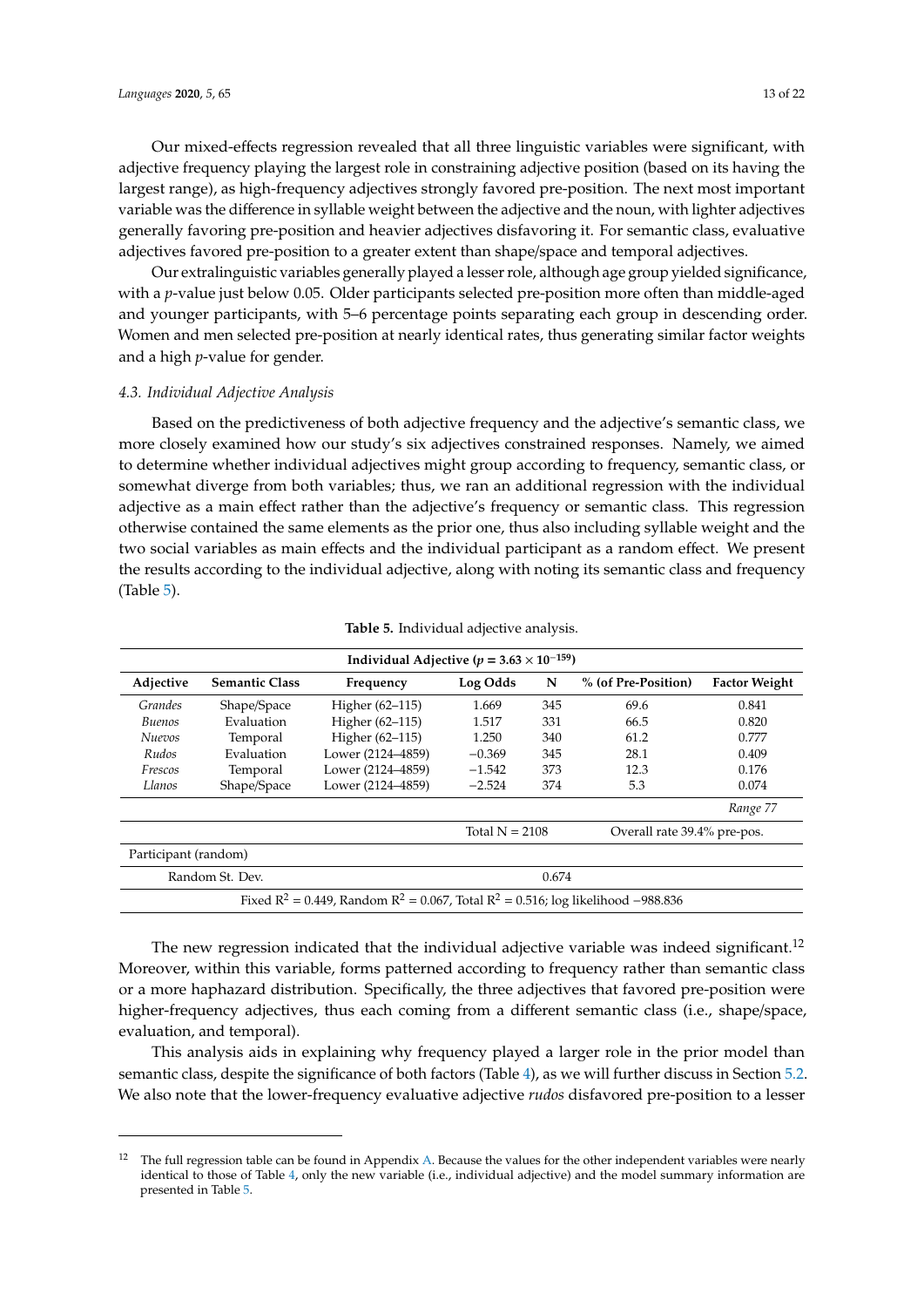extent than the other two lower-frequency adjectives, which helps to elucidate why evaluative adjectives were the most favorable to pre-position in the prior analysis. Moreover, participant preferences largely matched the adjectives' tendency of being pre-posed with any noun in the larger corpus data of Argentinean Spanish (reported in Table [2\)](#page-9-0).

Nevertheless, although the six adjectives reflected their general positioning tendencies in terms of the responses they favored, we performed additional corpus searches to determine whether our 24 adjective–noun collocations (i.e., four for each adjective) also supported these tendencies. We first searched the two billion-word Web/Dialects portion of the *Corpus del Español* to ascertain the relative rates of pre-position for each adjective lemma with its four nouns (i.e., in both singular and plural), as presented in the left side of Table [6.](#page-13-0) Then, to better approximate the Argentinean context, we searched only that portion of the corpus, yielding the values in the center of the table. Thirdly, to establish whether these 24 collocations exhibited a similar pattern when only considering the plural, we expanded our search to include both the Web/Dialects corpus and Davies' 5.5 billion-word NOW (i.e., News on the Web) magazine and newspaper corpus (2018) in order to provide more robust representation of the relevant plural forms.<sup>13</sup> This combination also enabled the inclusion of plural forms in both oral data and written periodical data, which together offer a reasonable approximation of our written task that featured rather informal language meant to mirror vernacular speech.

<span id="page-13-0"></span>**Table 6.** Positions for the 24 adjective–noun collocations of the preference task according to the *Corpus del Español* [\(Davies](#page-19-21) [2016,](#page-19-21) [2018\)](#page-19-22).

|           |                      |      | <b>Web/Dialects</b> |                       |          |                      |    | Web/Dialects, Argentina |                   | Web/Dialects + NOW |     |                    |
|-----------|----------------------|------|---------------------|-----------------------|----------|----------------------|----|-------------------------|-------------------|--------------------|-----|--------------------|
|           | Pre-Posed<br>(Lemma) |      |                     | Post-Posed<br>(Lemma) |          | Pre-Posed<br>(Lemma) |    | Post-Posed<br>(Lemma)   | Pre-Posed<br>(PL) |                    |     | Post-Posed<br>(PL) |
| ADJ Lemma | N                    | $\%$ | N                   | $\%$                  | N        | $\%$                 | N  | $\%$                    | N                 | $\%$               | N   | $\%$               |
| Grande    | 1792                 | 97.7 | 42                  | 2.3                   | 130      | 98.5                 | 2  | 1.5                     | 1620              | 98.4               | 27  | 1.6                |
| Bueno     | 2505                 | 97.5 | 65                  | 2.5                   | 167      | 97.7                 | 4  | 2.3                     | 2177              | 96.3               | 84  | 3.7                |
| Nuevo     | 425                  | 91.4 | 40                  | 8.6                   | 49       | 89.1                 | 6  | 10.9                    | 589               | 93.0               | 44  | 7.0                |
| Rudo      | 49                   | 27.1 | 132                 | 72.9                  | 6        | 37.5                 | 10 | 62.5                    | 28                | 24.6               | 86  | 75.4               |
| Fresco    | 16                   | 10.7 | 133                 | 89.3                  | 2        | 25.0                 | 6  | 75.0                    | 12                | 8.3                | 132 | 91.7               |
| Llano     | 3                    | 0.8  | 388                 | 99.2                  | $\Omega$ | 0.0                  | 23 | 100.0                   | 4                 | 2.0                | 199 | 98.0               |

All three of these searches uncovered an interesting similarity to our individual adjective analysis (in Table [5\)](#page-12-0). When considering the 24 adjective–noun collocations of our task, the six adjectives ranked in the same order as our preference task results with respect to favorability of pre-positioning, which slightly diverged from the more general tendencies for these adjectives presented in Table [2,](#page-9-0) in which *bueno* was pre-posed more than *nuevo*, and *fresco* less than *llano*. Thus, patterns of co-occurrence for these adjective–noun collocations according to independent corpus measures offer compelling similarity to how participants treated the adjectives in the task, also revealing that, as in the task, *rudo* is more conducive to pre-posing than *fresco* and *llano*, although it is still pre-posed in the minority of cases. As in the preliminary corpus analysis, relative frequency appears to be more important than token frequency, as *grande* yields the highest relative rates of pre-position in the three corpora and on the task despite having a lower token frequency with the task's adjectives than *bueno* (and a lower token frequency with all adjectives than *nuevo*, Table [2\)](#page-9-0). Similarly, *llano* has greater token frequency with these nouns than do *fresco* and *rudo* but has a lower relative rate of pre-position in the corpora and on the task. Thus, it is not how many times the adjectives are used overall, or even with the nouns

<sup>13</sup> Searching only the Web/Dialects corpus for the plurals yielded the same ranking as the combined Web/Dialects and NOW corpora reported in Table [6.](#page-13-0)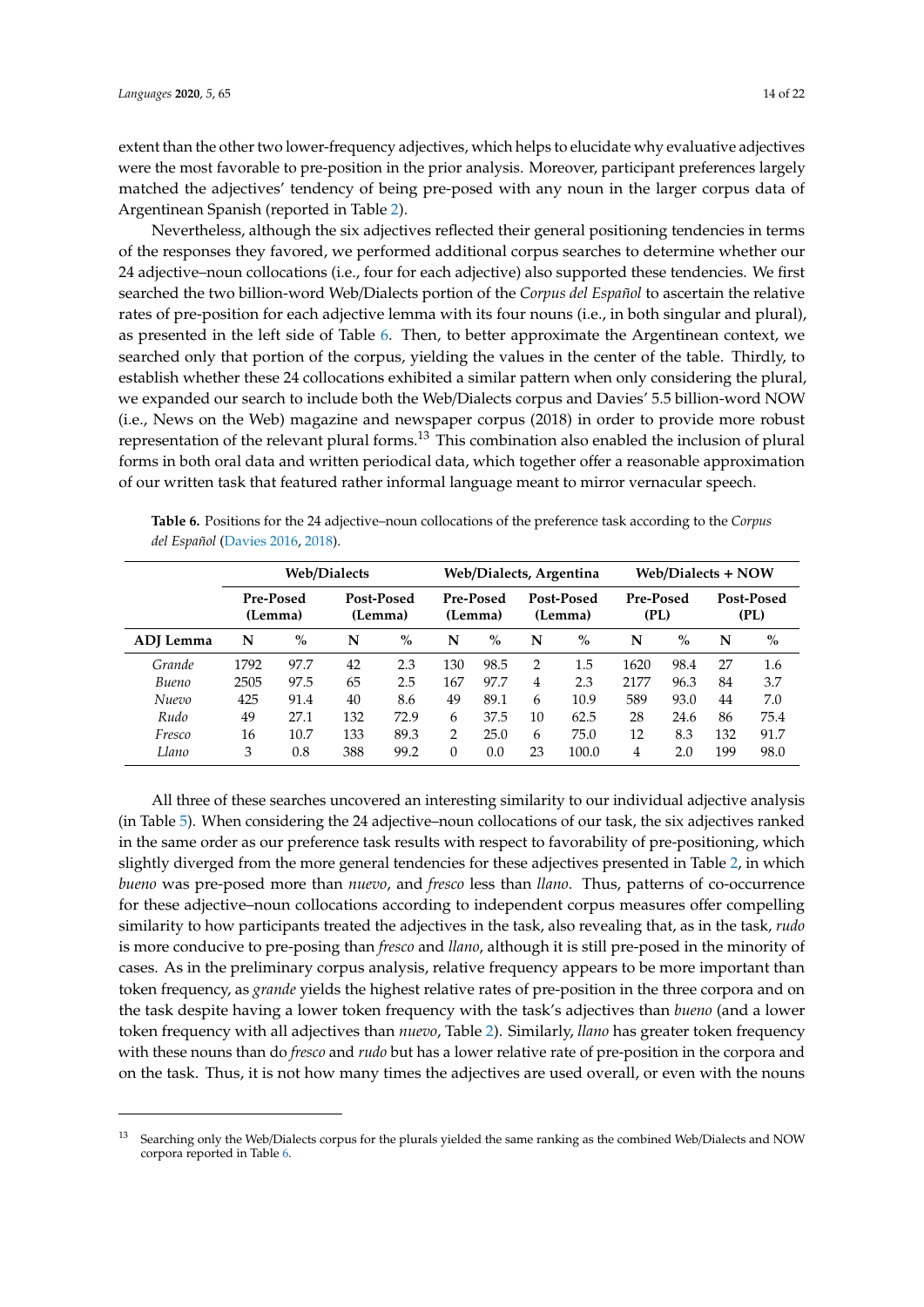featured on the task, but rather whether they are relatively more pre-posed when used (and specifically with the relevant set of nouns) that best matches the results of our task.

#### **5. Discussion**

#### *5.1. Answers to Research Questions*

The present study was designed to answer questions regarding the rates and predictors of adjective pre-positioning in *rioplatense* Spanish. Consistent with prior research on Spanish, adjective post-position was overall the most common preference [\(Centeno-Pulido](#page-19-4) [2012;](#page-19-4) [File-Muriel](#page-20-1) [2006;](#page-20-1) [Ho](#page-20-15)ff [2014\)](#page-20-15). The relatively higher rate of pre-position in the present study (i.e., 35%, or 39% when the "both" response was removed), compared to previous work (e.g., 27% in [Centeno-Pulido](#page-19-4) [2012;](#page-19-4) 24% in [File-Muriel](#page-20-1) [2006\)](#page-20-1), likely resulted from multiple causes. On the one hand, the adjectives used in our task only hailed from classes shown to permit both pre- and post-position [\(File-Muriel](#page-20-1) [2006\)](#page-20-1). Moreover, the use of a preference task also likely yielded higher rates of pre-position, as prior studies have shown this ordering to be more prevalent in written, as opposed to oral, data [\(Centeno-Pulido](#page-19-4) [2012;](#page-19-4) [File-Muriel](#page-20-1) [2006;](#page-20-1) [Ho](#page-20-15)ff [2014\)](#page-20-15). These results support [Jacob'](#page-20-3)s [\(2005\)](#page-20-3) contention that pre-posed adjectives may provide a picturesque, poetic tone amenable to written genres. Additionally, half of our items included highly frequent adjectives, which also favor pre-posing, and only one-fourth of our items included the disfavoring context of heavier adjectives than nouns. Consequently, our task, through manipulating significant variables from previous findings, created contexts where pre-position would be generally more viable than in a less-controlled task.

Our three linguistic variables significantly affected positioning according to mixed-effects regression, with adjective frequency playing the most formidable role, as highly frequent adjectives (all among the 115 most frequent words in [Davies and Davies](#page-19-20) [2018\)](#page-19-20) strongly favored pre-position. This variable had not yet been manipulated in research on Spanish noun–adjective ordering and will be considered in greater detail in the next section. Regarding syllable weight, adjectives two syllables shorter than the nouns they modified were the most likely to be pre-posed, which supports findings that lighter adjectives favor pre-position due to production and processing constraints [\(Centeno-Pulido](#page-19-4) [2012;](#page-19-4) [File-Muriel](#page-20-1) [2006;](#page-20-1) [Ho](#page-20-15)ff [2014\)](#page-20-15). Moreover, although a −2-syllable difference most favored pre-posing and +1 difference most disfavored it, our results did not pattern purely according to length, as a 0-syllable difference permitted slightly higher pre-position (48%) than did −1 (46%). Nevertheless, both of these more intermediate categories clearly fell between the extremes of the other two categories, with the latter two differing by over 20 percentage points.<sup>14</sup> Semantic class revealed that evaluative adjectives most frequently favored pre-position, whereas shape/space and temporal adjectives played a similar role in yielding it comparatively less.<sup>15</sup> Analysis of individual adjectives demonstrated that the three adjectives that most favored pre-posing were the three most highly frequent, based on corpus data [\(Davies and Davies](#page-19-20) [2018\)](#page-19-20), each coming from one of our three different semantic classes. Thus, at least for our tested adjectives, frequency played a stronger role than semantics in constraining positioning.

Regarding extralinguistic variables, respondents were significantly constrained by age, with the oldest participants selecting pre-position to the greatest extent, the youngest doing so the least, and middle-age participants patterning between these poles. Women and (especially) older participants

<sup>14</sup> Recall that our +1 category required use of the elative form of the adjective (e.g., *grandísimas montañas* 'very big mountains'), since our task otherwise consisted of bi-syllabic plural nouns and adjectives. It is likely that both the greater length and lower frequency of elative forms contributed to the tendency for post-position. Future research that includes longer adjectives (or shorter nouns) will help disambiguate these factors.

<sup>15</sup> An anonymous reviewer inquired whether *grandes* might invoke different readings as a pre-posed versus post-posed choice, especially with nouns that are more figurative/less concrete. Although pre-position was favored when *grandes* modified the abstract nouns *tropiezos* 'mistakes' and *decepciones* 'disappointments', these were also its −1 and −2 syllable-difference pairings, which again were favorable contexts for pre-position across the task. Future work will benefit from manipulating figurativeness/concreteness.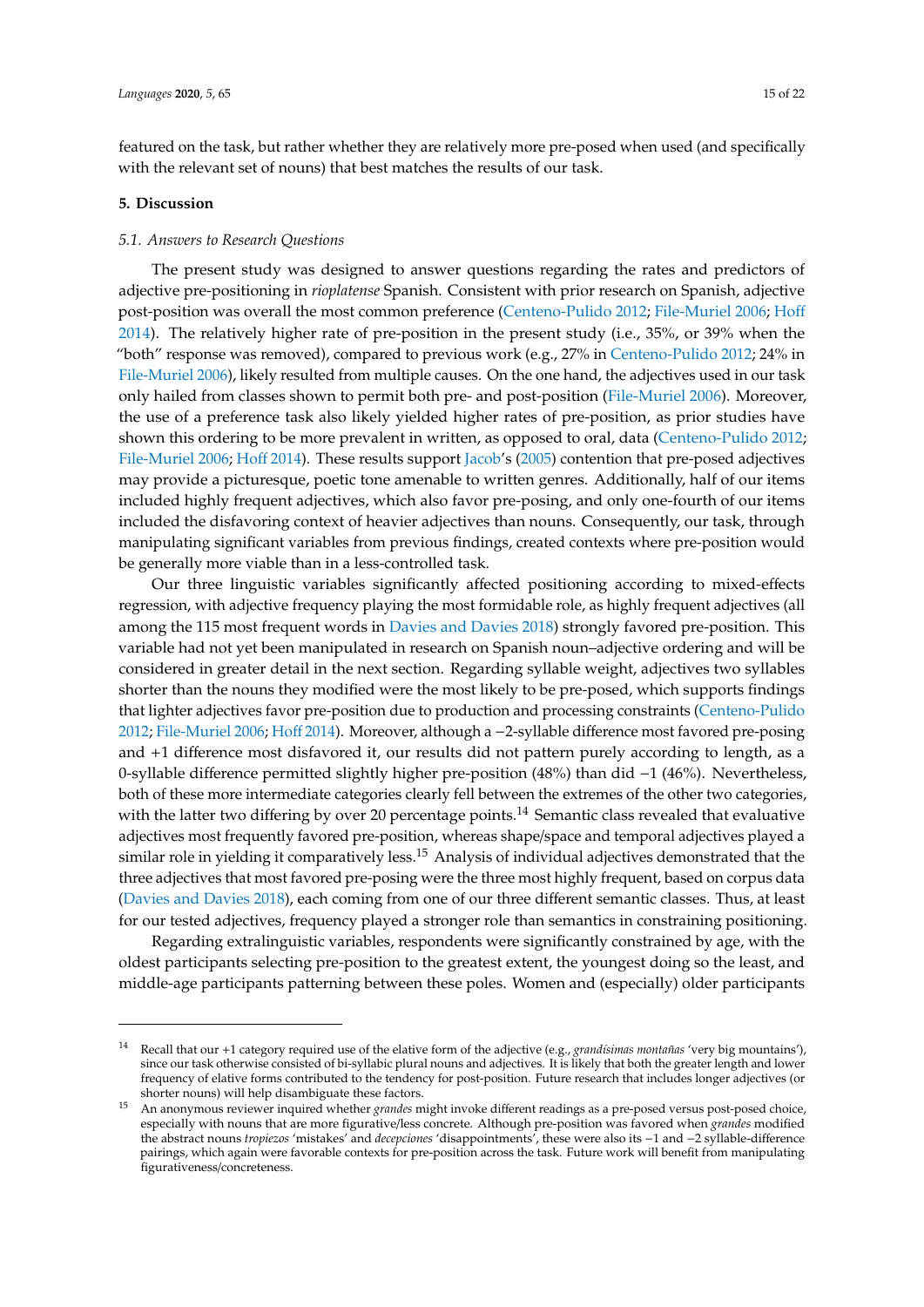selected pre-posed adjectives slightly more than men and younger individuals, which likely means that this phenomenon is not stigmatized in *rioplatense* Spanish. In fact, pre-position may contain some level of prestige, at least in the format of the task, as women and adults in the work force tend to favor prestigious forms [\(Labov](#page-20-24) [2001;](#page-20-24) [Walker](#page-21-5) [2010\)](#page-21-5). Greater pre-positioning as age group increased may also reflect this order's more formal or poetic nature [\(Centeno-Pulido](#page-19-4) [2012;](#page-19-4) [File-Muriel](#page-20-1) [2006;](#page-20-1) [Ho](#page-20-15)ff [2014;](#page-20-15) [Jacob](#page-20-3) [2005\)](#page-20-3).

## <span id="page-15-0"></span>*5.2. Interpreting the Roles of Lexical Frequency, Semantics, and Syllable Weight*

Although both the lexical frequency and semantic class of adjectives yielded significance in our initial regression, analysis of individual adjectives revealed that the three most frequent adjectives patterned together, as opposed to those of the same class. These findings support the notion that speakers use a combination of categories of co-occurrence (i.e., tendencies based on membership in a semantic class) and lexical properties (e.g., of individual adjectives) in crafting and interpreting messages [\(Bybee](#page-19-7) [2006;](#page-19-7) Dí[az-Campos and Zahler](#page-20-11) [2018;](#page-20-11) [Edmonds and Gudmestad](#page-20-12) [2014;](#page-20-12) [Goldberg](#page-20-6) [2013;](#page-20-6) [Kanwit and Geeslin](#page-20-21) [2020\)](#page-20-21). What is more, our results support the role of lexical effects: the higher-frequency adjective within a semantic class (e.g., evaluative adjectives) was treated differently from the lower-frequency adjective in that same class, with the former permitting greater divergence from the default Spanish noun–adjective order. This result is consistent with Dí[az-Campos and Zahler'](#page-20-11)s [\(2018\)](#page-20-11) observation that, for example, more frequent negative words (e.g., *nada* 'nothing') allowed greater variability in ordering with *más* 'more' than less frequent negators did, which were largely invariant. Regarding semantic class, our first regression indicated that evaluative adjectives favored adjective pre-position, supporting prior findings [\(File-Muriel](#page-20-1) [2006\)](#page-20-1). Possible links between evaluative adjectives and animate evaluators may explain this propensity for the innovative and more restricted pre-position (e.g., animacy effects on word ordering, [Buckle et al.](#page-19-23) [2018\)](#page-19-23). This is further supported by our less frequent evaluative adjective's (i.e., *rudos*) yielding of pre-position at rates much higher than the other two lower-frequency adjectives.

Syllabic weight differences between the adjective and the noun also significantly constrained our data. At least two causes may contribute to this effect, with bases in phonology and semantics, respectively. From a phonological perspective, the Heaviness Shift Rule predicts that light material will be placed at the front of an utterance [\(Wilmet](#page-21-15) [1980\)](#page-21-15), which may help facilitate processing for the interlocutor [\(Hawkins](#page-20-16) [1994\)](#page-20-16) and production for the speaker [\(Wasow](#page-21-12) [1997\)](#page-21-12). Nevertheless, semantic classes will participate in this form of variable positioning differentially [\(Prado](#page-20-18) [1980\)](#page-20-18). Important propositions are placed in the back of the utterance, which would be the case for more information-rich adjectives [\(Terker](#page-21-13) [1985\)](#page-21-13). Accordingly, newer (in terms of information status) and heavier material receives focus and is generally post-posed [\(Arnold et al.](#page-19-16) [2000;](#page-19-16) [Dam](#page-19-12) [2018;](#page-19-12) [File-Muriel](#page-20-1) [2006\)](#page-20-1).

Patterns associated with grammaticalization processes [\(Bybee et al.](#page-19-11) [1994\)](#page-19-11) also help explain why heavier material may be more informative. For example, use of a linguistic form at high rates contributes to semantic bleaching, or loss of specificity of meaning [\(Hopper and Traugott](#page-20-8) [2003\)](#page-20-8). As a form becomes more bleached, it can be used in additional discourse contexts, since a more general meaning applies to more scenarios. This extension is accompanied by use in expanded linguistic contexts, known as syntactic generalization [\(Bybee et al.](#page-19-11) [1994\)](#page-19-11). Thereafter, the cycle is further perpetuated, as a more semantically bleached form that can be used in numerous syntactic contexts will support increased use, demonstrated in Figure [1.](#page-16-0) Bleaching and generalization occur during grammaticalization, as lexical items subsume a grammatical role. For example, *ir* + *a* + infinitive 'to be going to' grammaticalized from conveying motion on a path toward a goal to indicating the more semantically bleached function of futurity, which permitted generalization to co-occurrence with a wider range of infinitives across different semantic classes, and thus a higher overall rate of use [\(Aaron](#page-19-5) [2010;](#page-19-5) [Bybee et al.](#page-19-11) [1994;](#page-19-11) [McColl](#page-20-25) [Miller](#page-20-25) [2007\)](#page-20-25). Nevertheless, the processes described can also occur with meaning changes for a particular lexical item that do not entail gaining a new grammatical function. More generally, frequent lexical items expand to, for example, modify new nouns as their meanings become less specific. For instance,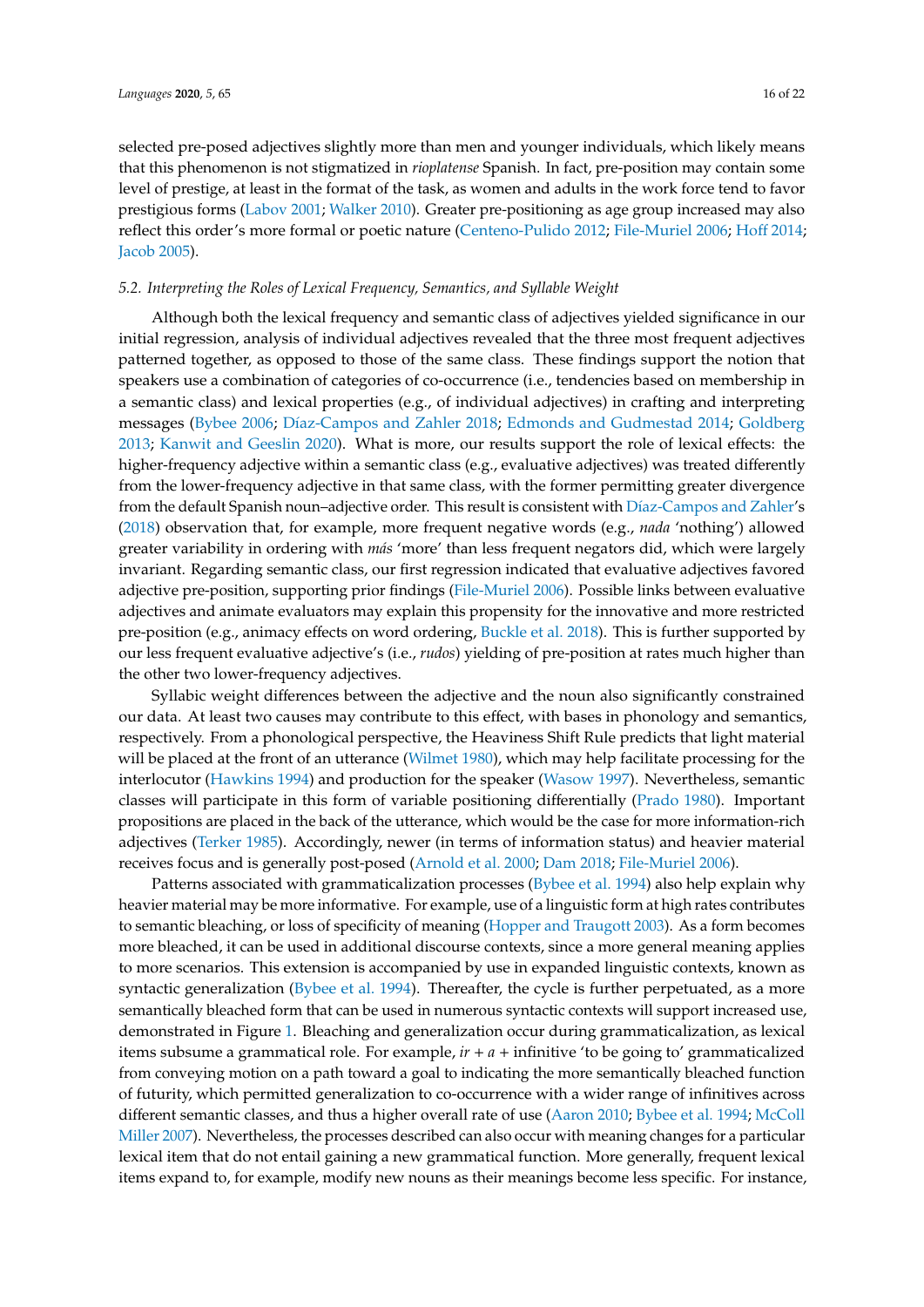<span id="page-16-0"></span>'awesome' in English now modifies a diverse range of nouns beyond those that traditionally 'inspire awe' (Watson 1996). Similarly, the Spanish phrase *a poco* 'in a short extent' generalized to new syntactic and semantic contexts diachronically (Escalona Torres 2020). In sum, although the aforementioned processes occur with grammaticalization, the same principles can apply to lexemes that maintain purely lexical use, albeit with frequent, not highly specified meanings. Since such forms subsequently also tend to experience phonetic reduction based on especially frequent use (e.g., English "idunno" for "I don't know" and Spanish pre-posed adjectives like *buen* 'good', Bybee 2006), they are particularly "I don't know" and Spanish pre-posed adjectives like *buen* 'good', Bybee 2006), they are particularly<br>good [candidates f](#page-19-7)or occurring earlier in an utterance, based on weight constraints (Wasow 1997). 'awesome' in English now modifies a diverse range of nouns beyond those that traditionally 'inspire awe' (Watson 1996). Similarly, the Spanish phrase *a poco* 'in a short extent' generalized to new syntactic and semantic c



**Figure 1.** The cyclical relationship among frequency, semantic bleaching, and syntactic generalization. **Figure 1.** The cyclical relationship among frequency, semantic bleaching, and syntactic generalization.

Moreover, significantly greater selection of pre-position for high-frequency adjectives, Moreover, significantly greater selection of pre-position for high-frequency adjectives, compared to low-frequency adjectives, may reveal an important aspect of our task design: these two sets of adjectives were chosen based on their relative frequency compared to the noun they modified (i.e., the high-frequency adjectives were also more frequent than the modified noun, whereas the low-frequency adjectives were always less frequent than the noun). The cycle described above in which highly frequent adjectives have less detailed semantic meaning makes them good candidates for pre-posing, based on their rather low level of informativity [\(Terker](#page-21-13) [1985\)](#page-21-13), but they are even better candidates when relatively less informative than the noun they modify, as occurs when modifying a less frequent, more specific noun (i.e., *aparato* 'apparatus' instead of *cosa* 'thing'). Thus, the frequency of the modified noun competing to be in the more informative (i.e., post-posed) position plays an important role in constraining ordering, and it is useful in partially indicating the level of semantic detail, as highly frequent nouns will necessarily be quite general.

Although prior noun–adjective ordering studies did not manipulate frequency or code a range of frequencies, patterns elucidated in the present data support research on a robustly studied morphosyntactic variable (i.e., subject expression) that has shown lexical frequency to play a critical role as a main effect [\(Bayley et al.](#page-19-17) [2017;](#page-19-17) [Linford and Shin](#page-20-5) [2013;](#page-20-5) [Solon et al.](#page-21-14) [2018\)](#page-21-14) and/or as a mediator of other variables [\(Erker and Guy](#page-20-10) [2012;](#page-20-10) [Linford and Shin](#page-20-5) [2013\)](#page-20-5). In our data, lexical frequency yielded significance as a main effect. Because frequency was highly predictive on its own, subsequent examination unsurprisingly revealed patterning according to lexical frequency within semantic classes, demonstrated in the individual adjective analysis. Thus, the more frequent evaluative adjective favored pre-posing, similar to the more frequent shape/space and temporal adjectives, with lexical frequency therefore offering stronger predictions than semantic class for the six adjectives under investigation. Nevertheless, this also supports research that has shown an amplifying effect for the more frequent members of a given independent variable [\(Erker and Guy](#page-20-10) [2012\)](#page-20-10) and research that has shown both a main effect and this mediating effect [\(Linford and Shin](#page-20-5) [2013\)](#page-20-5). Moreover, corpus analyses of the relative pre-position frequencies of our adjectives in collocation with all nouns (Table [2\)](#page-9-0) and with the specific nouns used on the task (Table [6\)](#page-13-0) uncovered a clear pattern in which greater relative use in pre-position was matched by pre-position selection on the task. Adjectives with greater relative rates of pre-position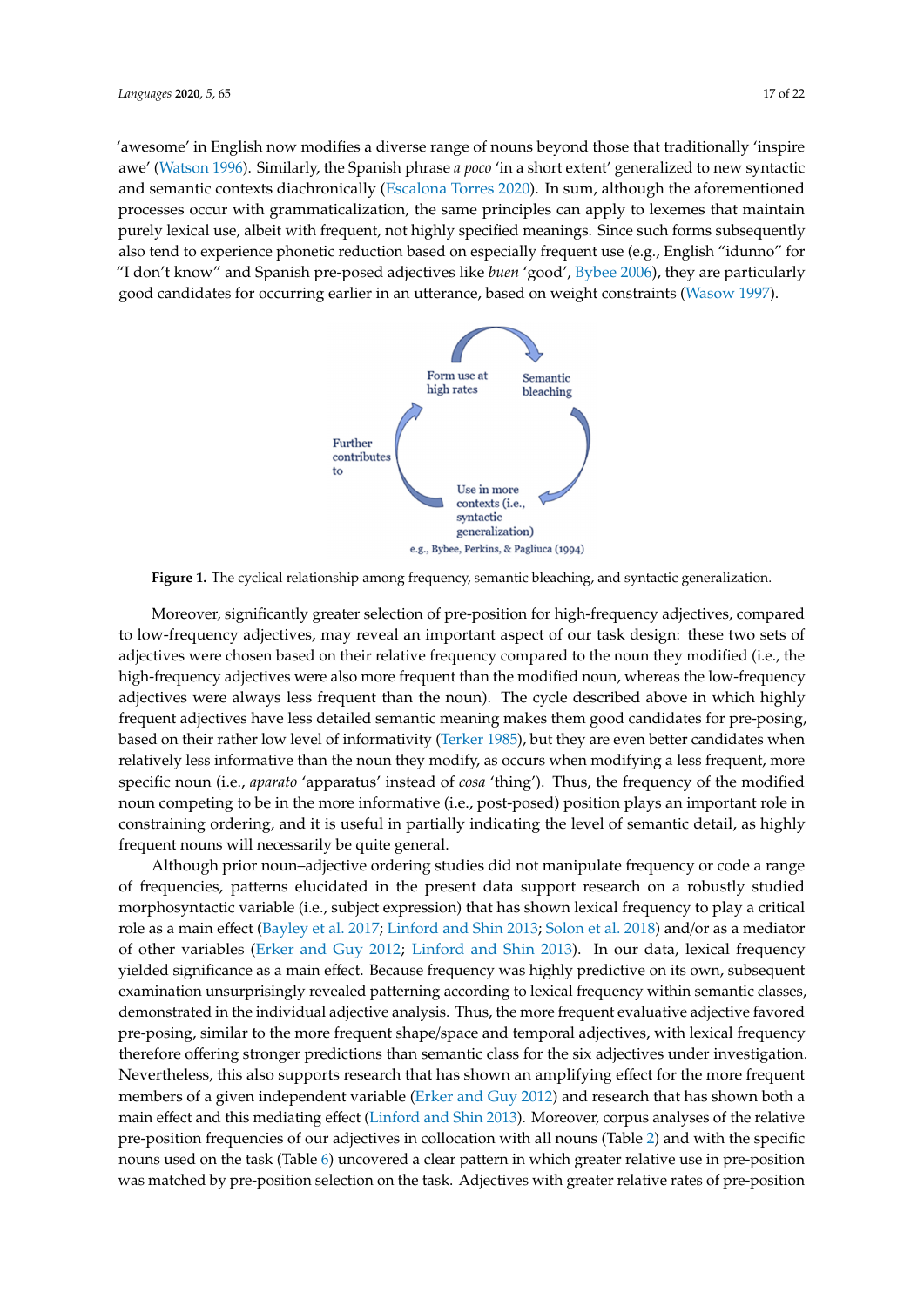in the corpora were also the higher-frequency adjectives, although more than token frequency, our task items patterned according to the relative rates of these particular adjective–noun collocation orderings. Consequently, the ranking of the adjectives in the individual adjective regression precisely matched the ranking according to relative frequency of collocation order but showed slight divergence from that of token frequency.

Finally, based on the importance of relative frequency in constraining our results, the significant effect yielded for semantic class in our first regression may be epiphenomenal. Our evaluative adjectives, which most favored pre-position, included an adjective with a high relative frequency of pre-position in corpus data (i.e., *buenos*) and an adjective more amenable to pre-position (i.e., *rudos*) than the other adjectives that disfavor this order. Thus, the significant result for semantic class may reflect these distributional differences more than any particular feature of evaluative compared to temporal or shape/space adjectives, at least for the adjectives and variety under study.<sup>16</sup> Such a tendency would reflect variationist research that has shown effects for certain variables (e.g., lexical class, word boundary, grammatical conditioning, phonetic environment) to be more attributable to distributional differences in discourse (i.e., relative frequency in relevant contexts) than the particular features of the purportedly conditioning variable (e.g., [Brown](#page-19-24) [2013;](#page-19-24) [Brown and Raymond](#page-19-6) [2012;](#page-19-6) [Bybee](#page-19-9) [2017\)](#page-19-9). Future work will do well to examine the frequency in favorable conditioning (e.g., relative rate of occurrence with heavier nouns) for a range of adjectives participating in pre-position in order to further account for the distributional differences captured in the corpus searches.

#### **6. Conclusions**

As higher-frequency, syllabically shorter, and evaluative adjectives favored pre-position in our data set, variable adjective positioning demonstrated the confluence of syntax, phonology, and semantics on language variation, as predicted by usage-based approaches to grammar building. Additional analyses with two measures of frequency revealed that lexical frequency played an especially important role in constraining adjective ordering, as has been evinced for other forms of morphosyntactic variation cross-linguistically (e.g., subject pronominal expression in [Bayley et al.](#page-19-17) [2017\)](#page-19-17). We appealed to processes associated with grammaticalization, including semantic bleaching and syntactic generalization [\(Bybee](#page-19-11) [et al.](#page-19-11) [1994\)](#page-19-11), to help explain the occurrence of adjectives in positions where they are not typically expected in Spanish, in addition to phonological and semantic explanations that would privilege lighter and less information-rich material, respectively [\(Arnold et al.](#page-19-16) [2000;](#page-19-16) [Buckle et al.](#page-19-23) [2018;](#page-19-23) [File-Muriel](#page-20-1) [2006;](#page-20-1) [Terker](#page-21-13) [1985;](#page-21-13) [Wasow](#page-21-12) [1997\)](#page-21-12).

Despite the contributions of the study, many productive routes for investigation remain. We constructed a task to incorporate semantic classes and syllable length differences known to participate in variable ordering, but subsequent research will determine whether spontaneous speech supports these findings. Inclusion of additional noun–adjective pairings will contribute to the discussion of relative frequency that we have raised, in conjunction with other frequency measures to assess possible differences in global [\(Bybee](#page-19-10) [2002\)](#page-19-10) versus local frequency [\(Erker and Guy](#page-20-10) [2012\)](#page-20-10) for the variable and population under consideration. Future work should further investigate the potential roles of restrictiveness and discourse constraints (e.g., information focus) that may contribute to variation [\(Dam](#page-19-12) [2018\)](#page-19-12). In addition to extending investigation of variable adjective ordering to a South American variety, the study has shed light on ways in which numerous domains contribute to linguistic variability, a helpful expansion from work that has traditionally been more restricted, based on concerns of syntax proper [\(Tomasello](#page-21-7) [1998\)](#page-21-7). Subsequent research will determine the extent to which variation at these interfaces holds across different elicitation methods, populations, and collocations.

<sup>&</sup>lt;sup>16</sup> Nevertheless, we certainly do not claim that semantic class is unimportant overall in conditioning pre-position, since only some classes participate in this phenomenon.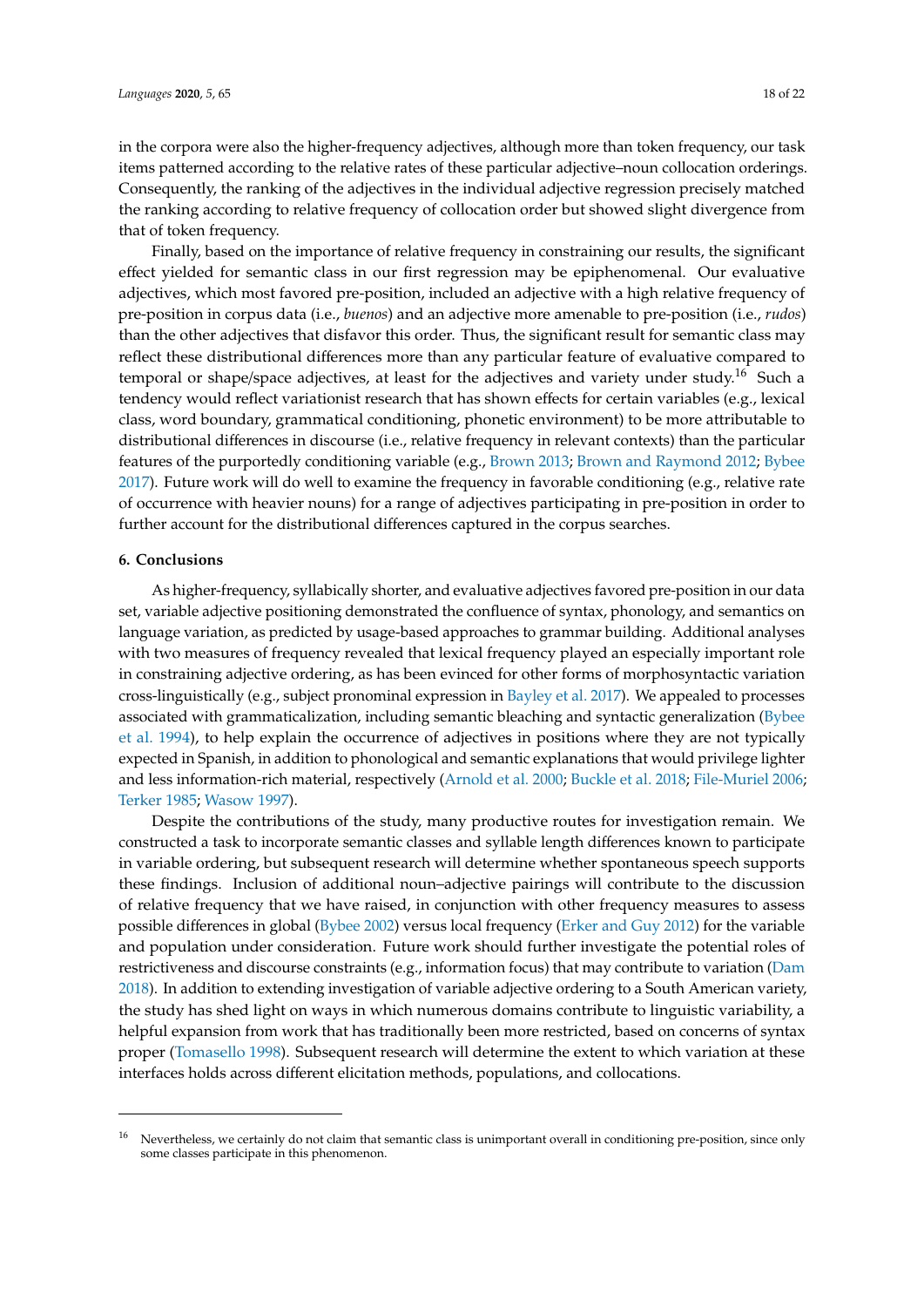**Author Contributions:** Conceptualization, M.K.; Formal analysis, M.K. and V.T.; Methodology, M.K. and V.T.; Project administration, V.T.; Software, M.K. and V.T.; Supervision, M.K.; Writing – original draft, M.K. and V.T.; Writing – review & editing, M.K. and V.T. All authors have read and agreed to the published version of the manuscript.

**Funding:** This research received no external funding.

**Acknowledgments:** We are grateful to Esther Brown, Javier Rivas, and two anonymous reviewers for their helpful suggestions, along with the audience at the 2018 Hispanic Linguistics Symposium at UT-Austin. We thank Juan Berríos for his preparation of the large-scale searches summarized in Table [2](#page-9-0) and the *rioplatenses* who generously participated in our study. All errors are ours alone.

**Conflicts of Interest:** The authors declare no conflict of interest.

## <span id="page-18-0"></span>**Appendix A**

|                                                                                               | Rioplatense Spanish |           |                                 |                      |  |  |  |  |  |  |  |  |
|-----------------------------------------------------------------------------------------------|---------------------|-----------|---------------------------------|----------------------|--|--|--|--|--|--|--|--|
|                                                                                               | Log Odds            | ${\bf N}$ | % (of Pre-Position)             | <b>Factor Weight</b> |  |  |  |  |  |  |  |  |
| Individual Adjective ( $p = 3.63 \times 10^{-159}$ )                                          |                     |           |                                 |                      |  |  |  |  |  |  |  |  |
| Grandes 'big'<br>(shape/space, higher-freq.)                                                  | 1.669               | 345       | 69.6                            | 0.841                |  |  |  |  |  |  |  |  |
| Buenos 'good'<br>(evaluation, higher-freq.)                                                   | 1.517               | 331       | 66.5                            | 0.820                |  |  |  |  |  |  |  |  |
| Nuevos 'new'<br>(temporal, higher-freq.)                                                      | 1.250               | 340       | 61.2                            | 0.777                |  |  |  |  |  |  |  |  |
| Rudos 'tough'<br>(evaluation, lower-freq.)                                                    | $-0.369$            | 345       | 28.1                            | 0.409                |  |  |  |  |  |  |  |  |
| Frescos 'fresh'<br>(temporal, lower-freq.)                                                    | $-1.542$            | 373       | 12.3                            | 0.176                |  |  |  |  |  |  |  |  |
| Llanos 'flat'<br>(shape/space, lower-freq.)                                                   | $-2.524$            | 374       | 5.3                             | 0.074                |  |  |  |  |  |  |  |  |
|                                                                                               |                     |           |                                 | Range 77             |  |  |  |  |  |  |  |  |
| <b>Syllable-Weight Difference</b> (Adjective Relative to Noun) ( $p = 5.18 \times 10^{-23}$ ) |                     |           |                                 |                      |  |  |  |  |  |  |  |  |
| -2 syllables                                                                                  | 0.719               | 526       | 49.8                            | 0.672                |  |  |  |  |  |  |  |  |
| 0 syllables                                                                                   | 0.190               | 529       | 41.8                            | 0.547                |  |  |  |  |  |  |  |  |
| $-1$ syllable                                                                                 | 0.043               | 540       | 40.6                            | 0.511                |  |  |  |  |  |  |  |  |
| +1 syllable                                                                                   | $-0.952$            | 513       | 25.1                            | 0.278                |  |  |  |  |  |  |  |  |
|                                                                                               |                     |           |                                 | Range 39             |  |  |  |  |  |  |  |  |
| <b>Age Group</b> ( $p = 0.0363$ )                                                             |                     |           |                                 |                      |  |  |  |  |  |  |  |  |
| $55+$                                                                                         | 0.329               | 464       | 45.7                            | 0.582                |  |  |  |  |  |  |  |  |
| $35 - 54$                                                                                     | $-0.024$            | 891       | 39.7                            | 0.494                |  |  |  |  |  |  |  |  |
| $18 - 34$                                                                                     | $-0.305$            | 753       | 35.2                            | 0.424                |  |  |  |  |  |  |  |  |
|                                                                                               |                     |           |                                 | Range 16             |  |  |  |  |  |  |  |  |
| <b>Gender</b> ( $p = 0.932$ )                                                                 |                     |           |                                 |                      |  |  |  |  |  |  |  |  |
| Women                                                                                         | 0.009               | 1548      | 39.5                            | [0.502]              |  |  |  |  |  |  |  |  |
| Men                                                                                           | $-0.009$            | 560       | 39.3                            | [0.498]              |  |  |  |  |  |  |  |  |
|                                                                                               | Total $N = 2108$    |           | Overall rate 39.4% pre-position |                      |  |  |  |  |  |  |  |  |
| Participant (random)                                                                          |                     |           |                                 |                      |  |  |  |  |  |  |  |  |
| Random St. Dev.                                                                               |                     |           | 0.674                           |                      |  |  |  |  |  |  |  |  |
| Fixed $R^2 = 0.449$ , Random $R^2 = 0.067$ , Total $R^2 = 0.516$ ; log likelihood -988.836    |                     |           |                                 |                      |  |  |  |  |  |  |  |  |

**Table A1.** Full mixed-effects regression results for individual adjective analysis.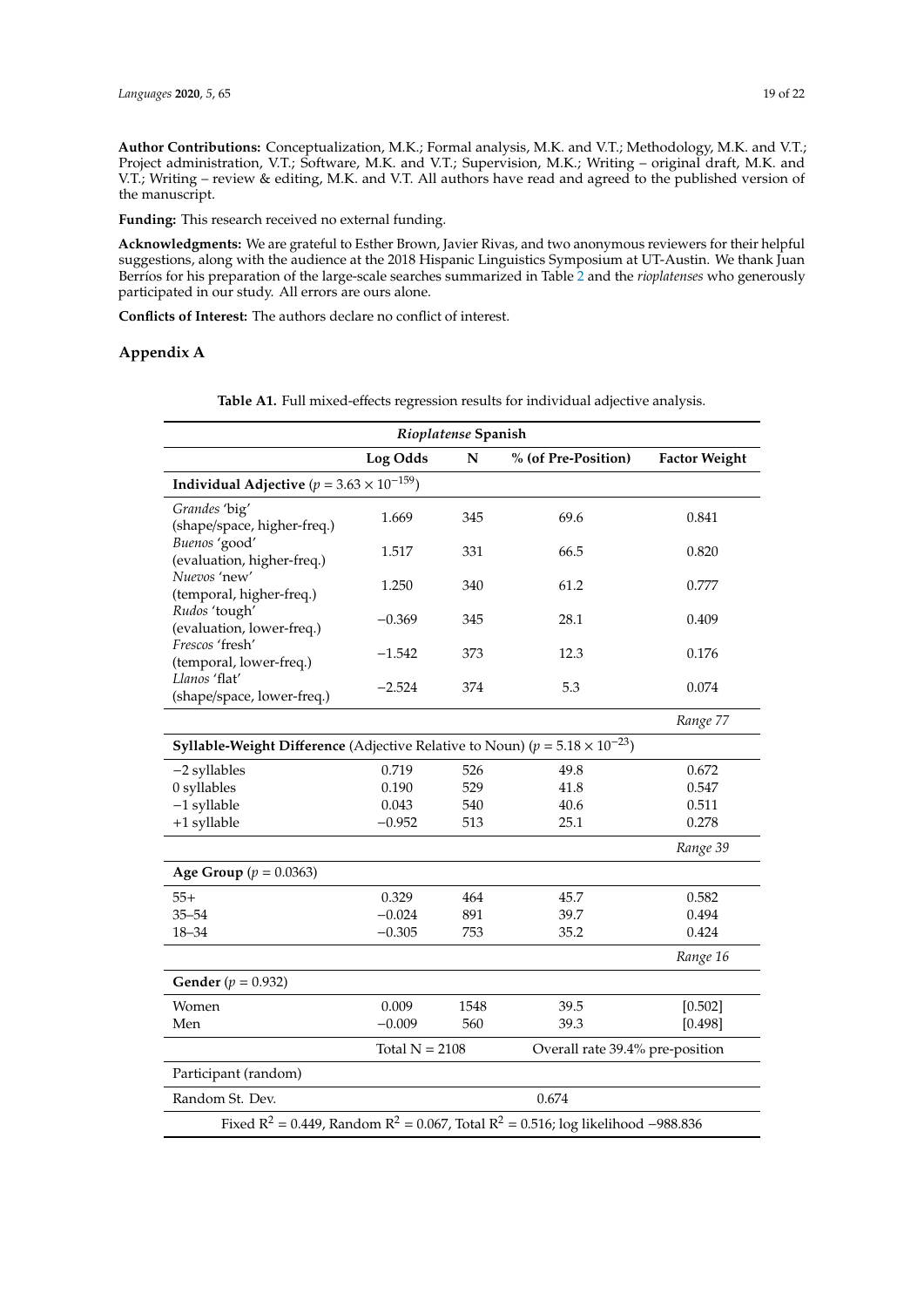#### **References**

- <span id="page-19-5"></span>Aaron, Jessi E. 2010. Pushing the envelope: Looking beyond the variable context. *Language Variation and Change* 22: 1–36. [\[CrossRef\]](http://dx.doi.org/10.1017/S0954394509990226)
- <span id="page-19-19"></span>Agostini, Tainara, and Scott A. Schwenter. 2018. Variable negative concord in Brazilian Portuguese: Acceptability and frequency. In *Contemporary Trends in Hispanic and Lusophone Linguistics: Selected Papers from the Hispanic Linguistic Symposium 2015*. Edited by Jonathan E. MacDonald. Amsterdam: John Benjamins, pp. 71–94.
- <span id="page-19-16"></span>Arnold, Jennifer E., Anthony Losongco, Thomas Wasow, and Ryan J. L. Ginstrom. 2000. Heaviness vs. newness: The effects of structural complexity and discourse status on constituent ordering. *Language* 76: 28–55. [\[CrossRef\]](http://dx.doi.org/10.1353/lan.2000.0045)
- <span id="page-19-0"></span>Aronoff, Mark. 2013. Varieties of Morphological Defaults and Exceptions. *ReVEL* 7. Available online: [www.revel.](www.revel.inf.br/eng) [inf.br](www.revel.inf.br/eng)/eng (accessed on 5 October 2020).
- <span id="page-19-17"></span>Bayley, Robert, Kristen Greer, and Cory Holland. 2017. Lexical frequency and morphosyntactic variation: Evidence from U.S. Spanish. *Spanish in Context* 14: 413–39. [\[CrossRef\]](http://dx.doi.org/10.1075/sic.14.3.04bay)
- <span id="page-19-13"></span>Bello, Andrés. 1981. *Gramática de la Lengua Castellana Destinada al uso de los Americanos*. [Grammar of the Spanish Language for Americans]. Edited by R. Trujillo de crítica. Tenerife: Santa Cruz de Tenerife. First published 1847.
- <span id="page-19-14"></span>Bosque, Ignacio. 1996. On specificity and adjective position. In *Perspectives on Spanish Linguistics*. Edited by Javier Gutiérrez Rexach and Luis Silva Villar. Los Angeles: UCLA, vol. 1, pp. 1–13.
- <span id="page-19-15"></span>Bosque, Ignacio. 2001. Adjective position and the interpretation of indefinites. In *Current Issues in Spanish Syntax and Semantics*. Edited by Javier Gutiérrez Rexach and Luis Silva Villar. Berlin: Mouton de Gruyter, pp. 17–37.
- <span id="page-19-24"></span>Brown, Esther L. 2013. Word classes in phonological variation: Conditioning factors or epiphenomena? In *Selected Proceedings of the 15th Hispanic Linguistics Symposium*. Edited by Chad Howe, Sarah Blackwell and Margaret Lubbers Quesada. Somerville: Cascadilla Proceedings Project, pp. 179–86.
- <span id="page-19-6"></span>Brown, Esther L., and William D. Raymond. 2012. How discourse context shapes the lexicon: Explaining the distribution of Spanish f-/h-words. *Diachronica* 92: 139–61. [\[CrossRef\]](http://dx.doi.org/10.1075/dia.29.2.02bro)
- <span id="page-19-23"></span>Buckle, Leone, Elena Lieven, and Anna L. Theakston. 2018. The effects of animacy and syntax on priming: A developmental study. *Frontiers in Psychology* 8: 22–46. [\[CrossRef\]](http://dx.doi.org/10.3389/fpsyg.2017.02246)
- <span id="page-19-10"></span>Bybee, Joan L. 2002. Word frequency and context of use in the lexical diffusion of phonetically conditioned sound change. *Language Variation and Change* 14: 261–90. [\[CrossRef\]](http://dx.doi.org/10.1017/S0954394502143018)
- <span id="page-19-7"></span>Bybee, Joan L. 2006. From usage to grammar: The mind's response to repetition. *Language* 82: 711–33. [\[CrossRef\]](http://dx.doi.org/10.1353/lan.2006.0186)
- <span id="page-19-1"></span>Bybee, Joan L. 2007. Regular morphology and the lexicon. In *Frequency of Use and the Organization of Language*. Edited by Joan L. Bybee. Oxford: Oxford University Press, pp. 167–93.
- <span id="page-19-9"></span><span id="page-19-8"></span>Bybee, Joan. 2010. *Language, Usage and Cognition*. Cambridge: Cambridge University Press. [\[CrossRef\]](http://dx.doi.org/10.1017/CBO9780511750526)
- Bybee, Joan L. 2017. Grammatical and lexical factors in sound change. *Language Variation and Change* 29: 273–300. [\[CrossRef\]](http://dx.doi.org/10.1017/S0954394517000199)
- <span id="page-19-11"></span>Bybee, Joan L., Revere Perkins, and William Pagliuca. 1994. *The Evolution of Grammar: Tense, Aspect, and Modality in the Languages of the World*. Chicago: University of Chicago Press.
- <span id="page-19-4"></span>Centeno-Pulido, Alberto. 2012. Variability in Spanish adjectival position: A corpus analysis. *Sintagma* 24: 33–48.
- <span id="page-19-18"></span>Colantoni, Laura, and Celeste Rodríguez Louro, eds. 2013. *Perspectivas Teóricas y Experimentales Sobre el Español de la Argentina*. [Theoretical and experimental perspectives on the study of Argentinian Spanish]. Madrid: Iberoamericana.
- <span id="page-19-12"></span><span id="page-19-2"></span>Dahl, Östen. 1985. *Tense and Aspect Systems*. Oxford: Blackwell.
- Dam, Lotte. 2018. The semantics of the Spanish adjective positions: A matter of focus. *Research in Language* 16: 223–41. [\[CrossRef\]](http://dx.doi.org/10.2478/rela-2018-0010)
- <span id="page-19-21"></span>Davies, Mark. 2016. Corpus del Español: Web/Dialects. Available online: https://[www.corpusdelespanol.org](https://www.corpusdelespanol.org/web-dial/)/web[dial](https://www.corpusdelespanol.org/web-dial/)/ (accessed on 1 October 2020).
- <span id="page-19-22"></span>Davies, Mark. 2018. Corpus del Español: NOW. Available online: https://[www.corpusdelespanol.org](https://www.corpusdelespanol.org/now/)/now/ (accessed on 1 October 2020).
- <span id="page-19-20"></span>Davies, Mark, and Kathy Hayward Davies. 2018. *A Frequency Dictionary of Spanish: Core Vocabulary for Learners*, 2nd ed. New York: Routledge.
- <span id="page-19-3"></span>Delbecque, Nicole. 1990. Word order as a reflection of alternate conceptual construals in French and Spanish: Differences and similarities in adjective position. *Cognitive Linguistics* 1: 349–416. [\[CrossRef\]](http://dx.doi.org/10.1515/cogl.1990.1.4.349)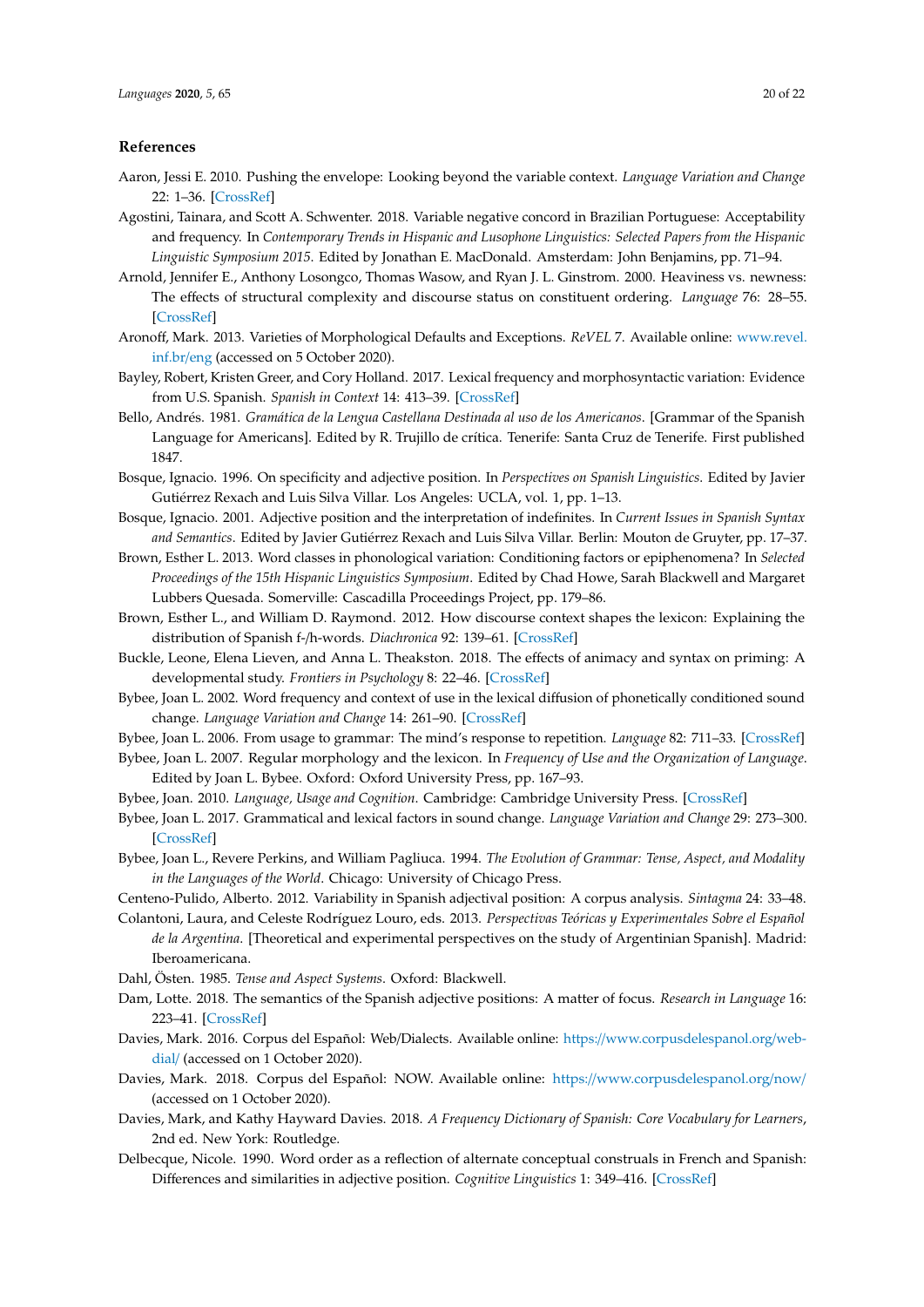- <span id="page-20-2"></span>Demonte, Violeta. 1999. El adjetivo. Clases y usos. La posición del adjetivo en el sintagma nominal [Adjective position in the noun phrase]. In *Gramática Descriptiva de la Lengua Española*. Edited by Ignacio Bosque and Violeta Demonte. Madrid: Espasa, pp. 129–215.
- <span id="page-20-11"></span>Díaz-Campos, Manuel, and Sara L. Zahler. 2018. Testing formal Accounts of variation: A sociolinguistic analysis of word order in negative word + *más* constructions. *Hispania* 101: 605–19. [\[CrossRef\]](http://dx.doi.org/10.1353/hpn.2018.0181)
- <span id="page-20-12"></span>Edmonds, Amanda, and Aarnes Gudmestad. 2014. Your participation is *greatly*/*highly appreciated*: Amplifier collocations in L2 English. *Canadian Modern Language Review* 70: 76–102. [\[CrossRef\]](http://dx.doi.org/10.3138/cmlr.1704)
- <span id="page-20-10"></span>Erker, Daniel, and Gregory R. Guy. 2012. The role of lexical frequency in syntactic variability: Variable subject personal pronoun expression in Spanish. *Language* 88: 526–57. [\[CrossRef\]](http://dx.doi.org/10.1353/lan.2012.0050)
- <span id="page-20-26"></span>Escalona Torres, Juan. 2020. Degree, time and focus: A historical tale of *a poco*. In *Current Theoretical and Applied Perspectives on Hispanic and Lusophone Linguistics*. Edited by Diego Pascual y Cabo and Idoia Elola. Philadelphia: John Benjamins, pp. 133–51.
- <span id="page-20-1"></span>File-Muriel, Richard J. 2006. Spanish adjective position: Differences between written and spoken discourse. In *Functional Approaches to Spanish Syntax: Lexical Semantics, Discourse, and Transitivity*. Edited by J. Clancy Clements and Jiyoung Yoon. Basingstoke: Palgrave-Macmillan, pp. 203–18.
- <span id="page-20-20"></span>Geeslin, Kimberly L. 2010. Beyond "naturalistic": On the role of task characteristics and the importance of multiple elicitation methods. *Studies in Hispanic and Lusophone Linguistics* 3: 501–20. [\[CrossRef\]](http://dx.doi.org/10.1515/shll-2010-1084)
- <span id="page-20-6"></span>Goldberg, Adele E. 2013. Constructionist approaches. In *The Oxford Handbook of Construction Grammar*. Edited by Thomas Hoffmann and Graeme Trousdale. New York: Oxford University Press, pp. 15–31.

<span id="page-20-22"></span><span id="page-20-16"></span>Hawkins, John A. 1994. *A Performance Theory of Order and Constituency*. Cambridge: Cambridge University Press.

Hay, Jennifer. 2001. Lexical frequency in morphology: Is everything relative? *Linguistics* 39: 1041–70. [\[CrossRef\]](http://dx.doi.org/10.1515/ling.2001.041)

- <span id="page-20-15"></span>Hoff, Mark R. 2014. Adjective placement in three modes of Spanish: The role of syllabic weight in novels, presidential speeches, and spontaneous speech. *IULC Working Papers* 14: 1–31.
- <span id="page-20-9"></span>Hopper, Paul J. 1991. On some principles of grammaticalization. In *Approaches to Grammaticalization*. Edited by Elisabeth C. Traugott and Bernd Heine. Philadelphia: John Benjamins, pp. 17–35.
- <span id="page-20-8"></span>Hopper, Paul J., and Elizabeth C. Traugott. 2003. *Grammaticalization*, 2nd ed. Cambridge: Cambridge University Press. [\[CrossRef\]](http://dx.doi.org/10.1017/CBO9781139165525)
- <span id="page-20-7"></span>Huback, Ana Paula. 2011. Irregular plurals in Brazilian Portuguese: An exemplar model approach. *Language Variation and Change* 23: 245–56. [\[CrossRef\]](http://dx.doi.org/10.1017/S0954394511000068)
- <span id="page-20-3"></span>Jacob, Daniel. 2005. Adjective position, specificity, and information structure in Spanish. *Fachbereich Sprachwissenschaft der Univiersität Konstanz* 119: 71–80.
- <span id="page-20-23"></span>Johnson, Daniel E. 2009. Getting off the Goldvarb standard: Introducing Rbrul for mixed-effects variable rule analysis. *Language and Linguistics Compass* 3: 359–83. [\[CrossRef\]](http://dx.doi.org/10.1111/j.1749-818X.2008.00108.x)
- <span id="page-20-14"></span>Judy, Tiffany. 2018. The syntax-semantics of adjectival distribution in adult Polish-Spanish childhood bilinguals. *Studies in Second Language Acquisition* 40: 367–94. [\[CrossRef\]](http://dx.doi.org/10.1017/S0272263117000158)
- <span id="page-20-13"></span>Kanwit, Matthew, and Kimberly L. Geeslin. 2018. Exploring lexical effects in second language interpretation: The case of mood in Spanish adverbial clauses. *Studies in Second Language Acquisition* 40: 579–603. [\[CrossRef\]](http://dx.doi.org/10.1017/S0272263117000262)
- <span id="page-20-21"></span>Kanwit, Matthew, and Kimberly L. Geeslin. 2020. Sociolinguistic competence and interpreting variable structures in a second language: A study of the copula contrast in native and second-language Spanish. *Studies in Second Language Acquisition* 42: 775–99. [\[CrossRef\]](http://dx.doi.org/10.1017/S0272263119000718)
- <span id="page-20-24"></span>Labov, William. 2001. *Principles of Linguistic Change, Vol. 2: Social Factors*. Oxford: Blackwell.
- <span id="page-20-17"></span>Lee, Hanjung. 2011. Gradients in Korean case ellipsis: An experimental investigation. *Lingua* 121: 20–34. [\[CrossRef\]](http://dx.doi.org/10.1016/j.lingua.2010.07.002)
- <span id="page-20-19"></span>Li, Xiaoshi, and Robert Bayley. 2018. Lexical frequency and syntactic variation: Subject pronoun use in Mandarin Chinese. *Asia-Pacific Language Variation* 4: 135–60. [\[CrossRef\]](http://dx.doi.org/10.1075/aplv.17005.li)
- <span id="page-20-5"></span>Linford, Bret, and Naomi L. Shin. 2013. Lexical frequency effects on L2 Spanish subject pronoun expression. In *Selected Proceedings of the 16th Hispanic Linguistics Symposium*. Edited by Jennifer Cabrelli Amaro, Gillian Lord, Ana de Prada Pérez and Jessi E. Aaron. Somerville: Cascadilla Proceedings Project, pp. 175–189.

<span id="page-20-25"></span>McColl Miller, Robert. 2007. *Trask's Historical Linguistics*, 2nd ed. London: Hodder.

<span id="page-20-4"></span>Medina-Rivera, Antonio. 1999. Variación fonológica y estilística en el español de Puerto Rico [Phonological and stylistic variation in the Spanish of Puerto Rico]. *Hispania* 82: 529–41. [\[CrossRef\]](http://dx.doi.org/10.2307/346322)

<span id="page-20-18"></span><span id="page-20-0"></span>Prado, Marcial. 1980. The semantics of adjective position in Spanish. *Selecta* 9: 1–8.

Quirk, Randolph. 1991. *A Comprehensive Grammar of the English Language*. London and New York: Longman.